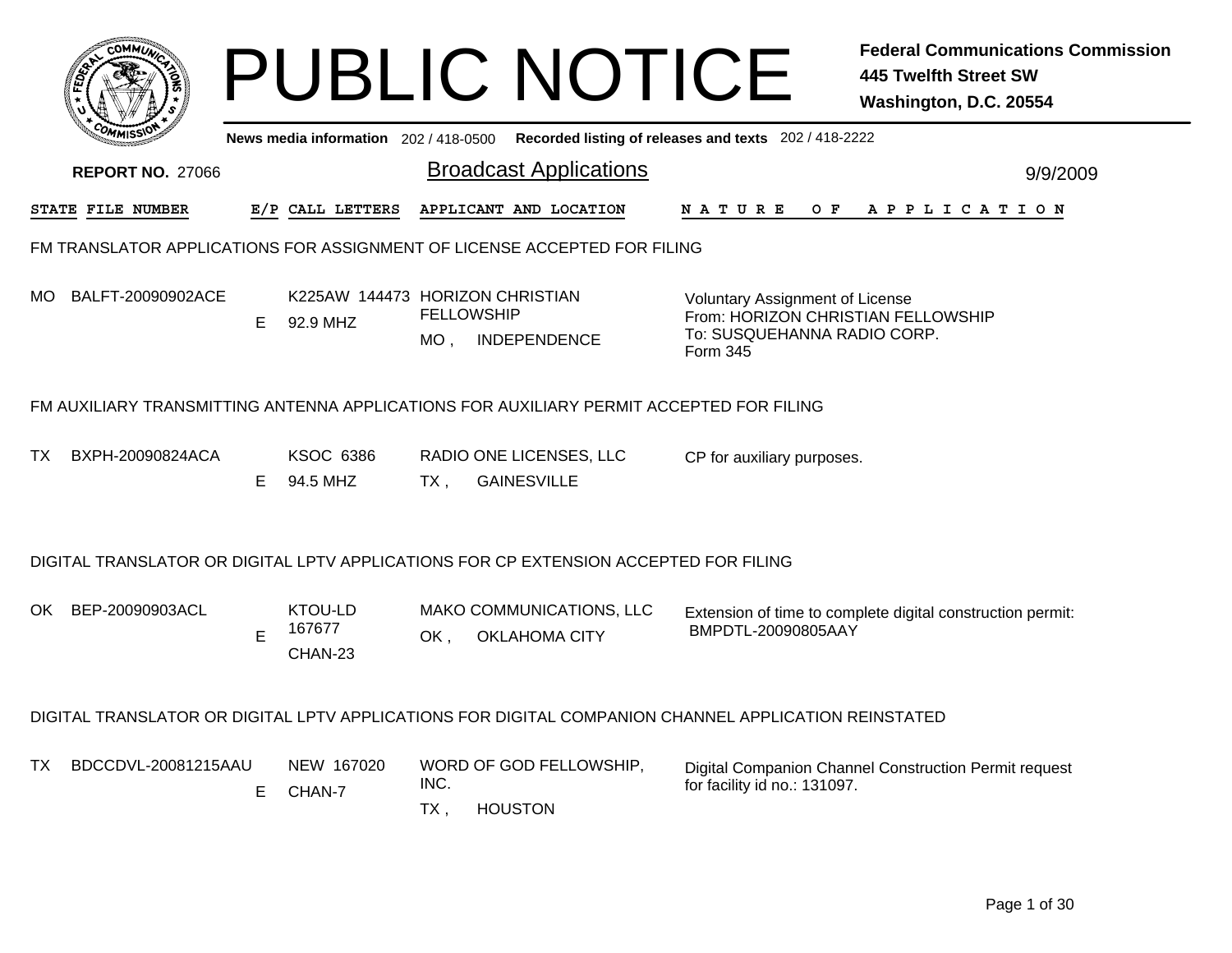|                                                                                           |                                                                           |                                              |                                 | <b>PUBLIC NOTICE</b>                                                         |                                                       | <b>Federal Communications Commission</b><br>445 Twelfth Street SW<br>Washington, D.C. 20554 |  |  |  |  |
|-------------------------------------------------------------------------------------------|---------------------------------------------------------------------------|----------------------------------------------|---------------------------------|------------------------------------------------------------------------------|-------------------------------------------------------|---------------------------------------------------------------------------------------------|--|--|--|--|
|                                                                                           |                                                                           | News media information 202/418-0500          |                                 |                                                                              | Recorded listing of releases and texts 202 / 418-2222 |                                                                                             |  |  |  |  |
| <b>REPORT NO. 27066</b>                                                                   |                                                                           |                                              |                                 | <b>Broadcast Applications</b>                                                |                                                       | 9/9/2009                                                                                    |  |  |  |  |
| STATE FILE NUMBER                                                                         |                                                                           | E/P CALL LETTERS                             |                                 | APPLICANT AND LOCATION                                                       | N A T U R E<br>O F                                    | A P P L I C A T I O N                                                                       |  |  |  |  |
|                                                                                           | DIGITAL CLASS A TV APPLICATIONS FOR DIGITAL FLASH CUT ACCEPTED FOR FILING |                                              |                                 |                                                                              |                                                       |                                                                                             |  |  |  |  |
| BDFCDTA-20090903AAB<br>AZ.                                                                | Е                                                                         | KPDF-CA 73764 UNA VEZ MAS PHOENIX<br>CHAN-41 | LICENSE, LLC<br>AZ,             | <b>PHOENIX</b>                                                               | Minor change of callsign KPDF-CA.                     |                                                                                             |  |  |  |  |
| DIGITAL TRANSLATOR OR DIGITAL LPTV APPLICATIONS FOR DIGITAL FLASH CUT ACCEPTED FOR FILING |                                                                           |                                              |                                 |                                                                              |                                                       |                                                                                             |  |  |  |  |
| BDFCDTT-20090903ADI<br>MN.                                                                | Е                                                                         | K49FA 71562<br>CHAN-49                       | MN,                             | <b>WEST CENTRAL MINNESOTA</b><br>EDUCATIONAL TV CORP.<br><b>FERGUS FALLS</b> | Minor change of callsign K49FA.                       |                                                                                             |  |  |  |  |
| DIGITAL TRANSLATOR OR DIGITAL LPTV APPLICATIONS FOR DISPLACEMENT ACCEPTED FOR FILING      |                                                                           |                                              |                                 |                                                                              |                                                       |                                                                                             |  |  |  |  |
| BDISDTL-20090903ACN<br>TX.                                                                | E.                                                                        | K67HQ 129715<br>CHAN-31                      | <b>JENNIFER CREMEENS</b><br>TX, | <b>LUBBOCK</b>                                                               | Minor change of callsign K67HQ.                       |                                                                                             |  |  |  |  |
| CLASS A TV APPLICATIONS FOR LICENSE TO COVER ACCEPTED FOR FILING                          |                                                                           |                                              |                                 |                                                                              |                                                       |                                                                                             |  |  |  |  |
| BLTVA-20090903ACD<br>CA.                                                                  | E.                                                                        | K07TA 58617<br>CHAN-7                        | <b>PALAZUELOS</b><br>CA,        | RAUL AND CONSUELO<br><b>SANTA MARIA</b>                                      | callsign K07TA.                                       | License to cover construction permit no: BPTVA-20080804ADQ,                                 |  |  |  |  |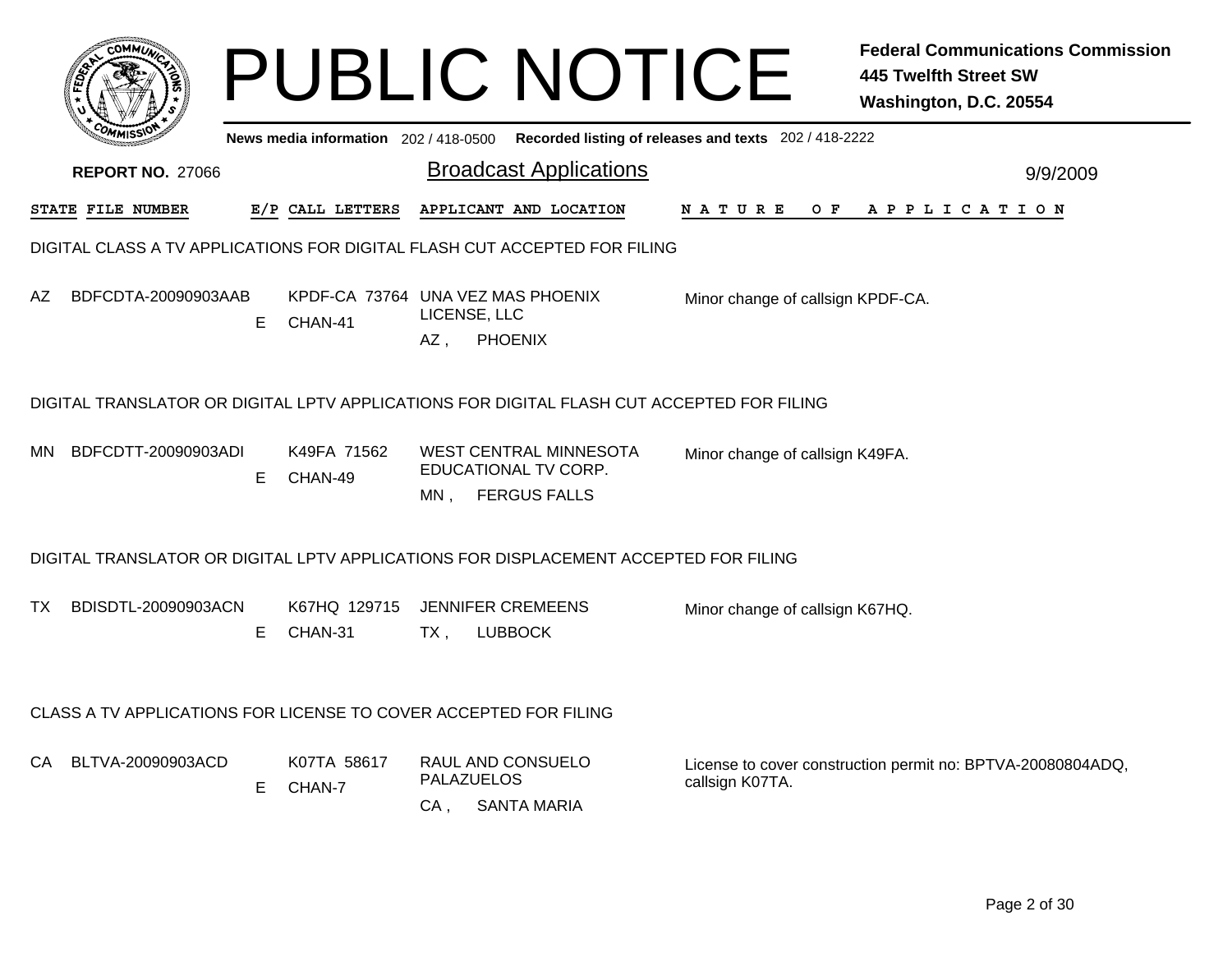|    |                                                                  |    |                                     |        | <b>PUBLIC NOTICE</b>                                                                     | <b>Federal Communications Commission</b><br><b>445 Twelfth Street SW</b><br>Washington, D.C. 20554 |  |  |
|----|------------------------------------------------------------------|----|-------------------------------------|--------|------------------------------------------------------------------------------------------|----------------------------------------------------------------------------------------------------|--|--|
|    |                                                                  |    | News media information 202/418-0500 |        |                                                                                          | Recorded listing of releases and texts 202 / 418-2222                                              |  |  |
|    | <b>REPORT NO. 27066</b>                                          |    |                                     |        | <b>Broadcast Applications</b>                                                            | 9/9/2009                                                                                           |  |  |
|    | <b>STATE FILE NUMBER</b>                                         |    | E/P CALL LETTERS                    |        | APPLICANT AND LOCATION                                                                   | A P P L I C A T I O N<br>N A T U R E<br>O F                                                        |  |  |
|    |                                                                  |    |                                     |        | DIGITAL TRANSLATOR OR DIGITAL LPTV APPLICATIONS FOR LICENSE TO COVER ACCEPTED FOR FILING |                                                                                                    |  |  |
| FL | BLDTT-20090903AAH                                                | Е. | W23CN 74113<br>CHAN-23              | FL,    | <b>CBS OPERATIONS INC.</b><br><b>SEBRING</b>                                             | License to cover construction permit no: BDFCDTT-20081006ABW,<br>callsign W23CN.                   |  |  |
| NY | BLDTL-20090903AAL                                                | Е. | <b>WNGX-LP 6763</b><br>CHAN-42      | NY,    | <b>BRIAN A. LARSON</b><br><b>SCHENECTADY</b>                                             | License to cover construction permit no: BDFCDTL-20060331AZF,<br>callsign WNGX-LP.                 |  |  |
| UT | BLDTL-20090903ACY                                                | E. | CHAN-26                             | $UT$ , | KUCL-LP 11063 CHRISTIAN LIFE BROADCASTING<br><b>SALT LAKE CITY</b>                       | License to cover construction permit no: BDFCDTL-20090730AAM,<br>callsign KUCL-LP.                 |  |  |
|    | FM STATION APPLICATIONS FOR LICENSE TO COVER ACCEPTED FOR FILING |    |                                     |        |                                                                                          |                                                                                                    |  |  |
| OH | BLH-20090831ADP                                                  | E. | <b>WKKI 60848</b><br>94.3 MHZ       |        | THE SONSHINE<br><b>COMMUNICATIONS</b><br><b>CORPORATION</b>                              | License to cover.                                                                                  |  |  |
|    |                                                                  |    |                                     |        | OH, CELINA                                                                               |                                                                                                    |  |  |
| GA | BLED-20090903AAG                                                 | E  | <b>WACG-FM</b><br>23922<br>90.7 MHZ |        | <b>GEORGIA PUBLIC</b><br><b>TELECOMMUNICATIONS</b><br><b>COMMISSION</b><br>GA, AUGUSTA   | License to cover.                                                                                  |  |  |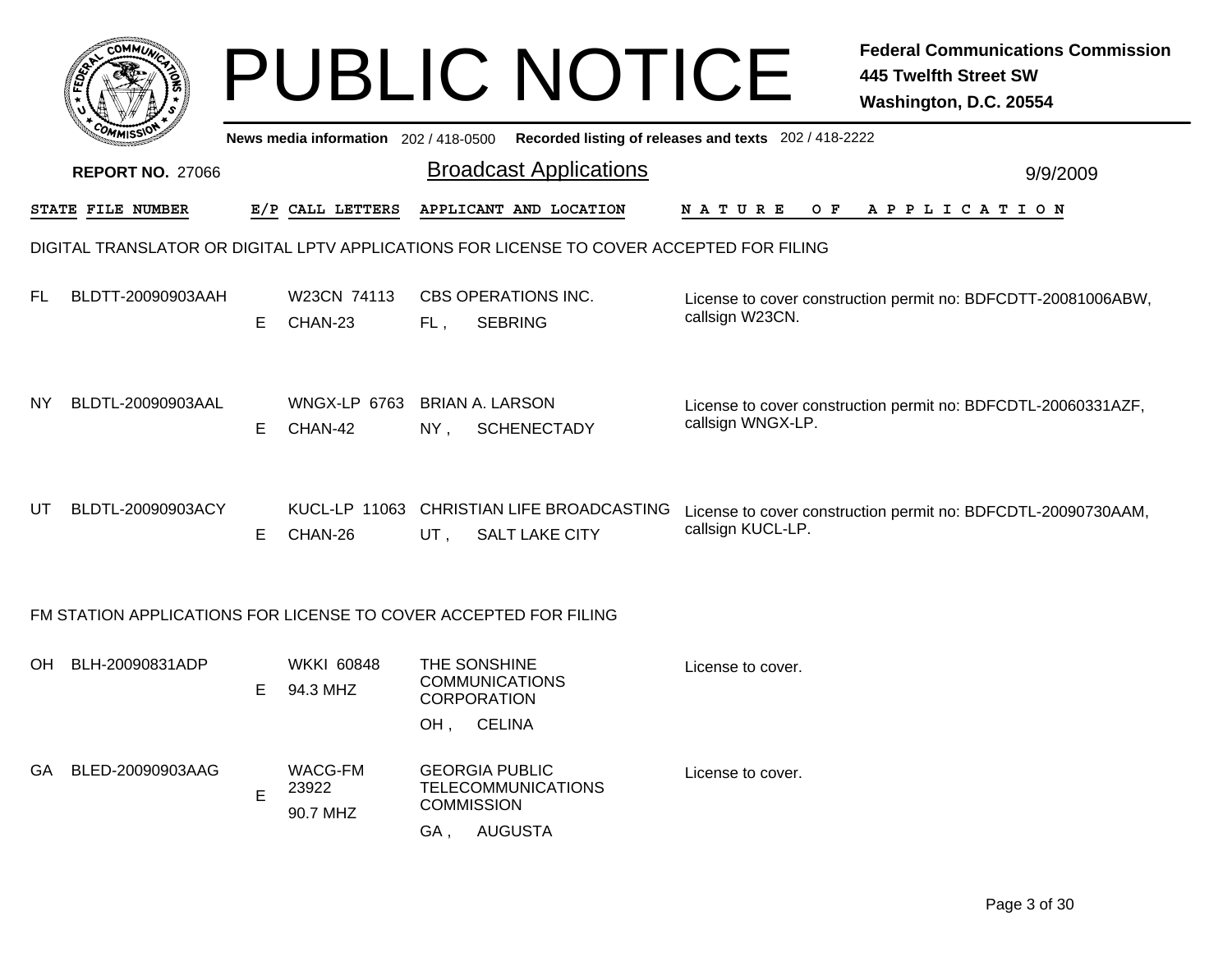|     |                                                                  |    |                                       |                    | <b>PUBLIC NOTICE</b>                                                                         |                                                       | <b>Federal Communications Commission</b><br><b>445 Twelfth Street SW</b><br>Washington, D.C. 20554 |
|-----|------------------------------------------------------------------|----|---------------------------------------|--------------------|----------------------------------------------------------------------------------------------|-------------------------------------------------------|----------------------------------------------------------------------------------------------------|
|     |                                                                  |    | News media information 202 / 418-0500 |                    |                                                                                              | Recorded listing of releases and texts 202 / 418-2222 |                                                                                                    |
|     | <b>REPORT NO. 27066</b>                                          |    |                                       |                    | <b>Broadcast Applications</b>                                                                |                                                       | 9/9/2009                                                                                           |
|     | STATE FILE NUMBER                                                |    | E/P CALL LETTERS                      |                    | APPLICANT AND LOCATION                                                                       | N A T U R E<br>O F                                    | A P P L I C A T I O N                                                                              |
|     | FM STATION APPLICATIONS FOR LICENSE TO COVER ACCEPTED FOR FILING |    |                                       |                    |                                                                                              |                                                       |                                                                                                    |
| NY. | BLH-20090903AAY                                                  | E. | <b>WHRL 55490</b><br>103.1 MHZ        | $NY$ ,             | CC LICENSES, LLC<br><b>ALBANY</b>                                                            | License to cover.                                     |                                                                                                    |
| PA. | BLED-20090903ADK                                                 | E. | WZZD 91617<br>88.1 MHZ                | PA,                | <b>FOUR RIVERS COMMUNITY</b><br>BROADCASTING CORPORATION<br><b>WARWICK</b>                   | License to cover.                                     |                                                                                                    |
|     |                                                                  |    |                                       |                    | FM TRANSLATOR APPLICATIONS FOR LICENSE TO COVER ACCEPTED FOR FILING                          |                                                       |                                                                                                    |
| TX. | BLFT-20090903AAJ                                                 | E. | 91.9 MHZ                              | TX,                | K222AR 147694 TOP O' TEXAS EDUCATIONAL<br><b>BROADCASTING FOUNDATION</b><br><b>PLAINVIEW</b> | License to cover.                                     |                                                                                                    |
| MO. | BLFT-20090903AAQ                                                 | E. | K206DZ 8437<br>90.3 MHZ               | FALLS, INC.        | CALVARY CHAPEL OF TWIN<br>MO, JOPLIN                                                         | License to cover.                                     |                                                                                                    |
| AK. | BLFT-20090903ACA                                                 | E. | K220FY 77127<br>91.9 MHZ              | FALLS, INC.<br>AK, | CALVARY CHAPEL OF TWIN<br><b>SITKA</b>                                                       | License to cover.                                     |                                                                                                    |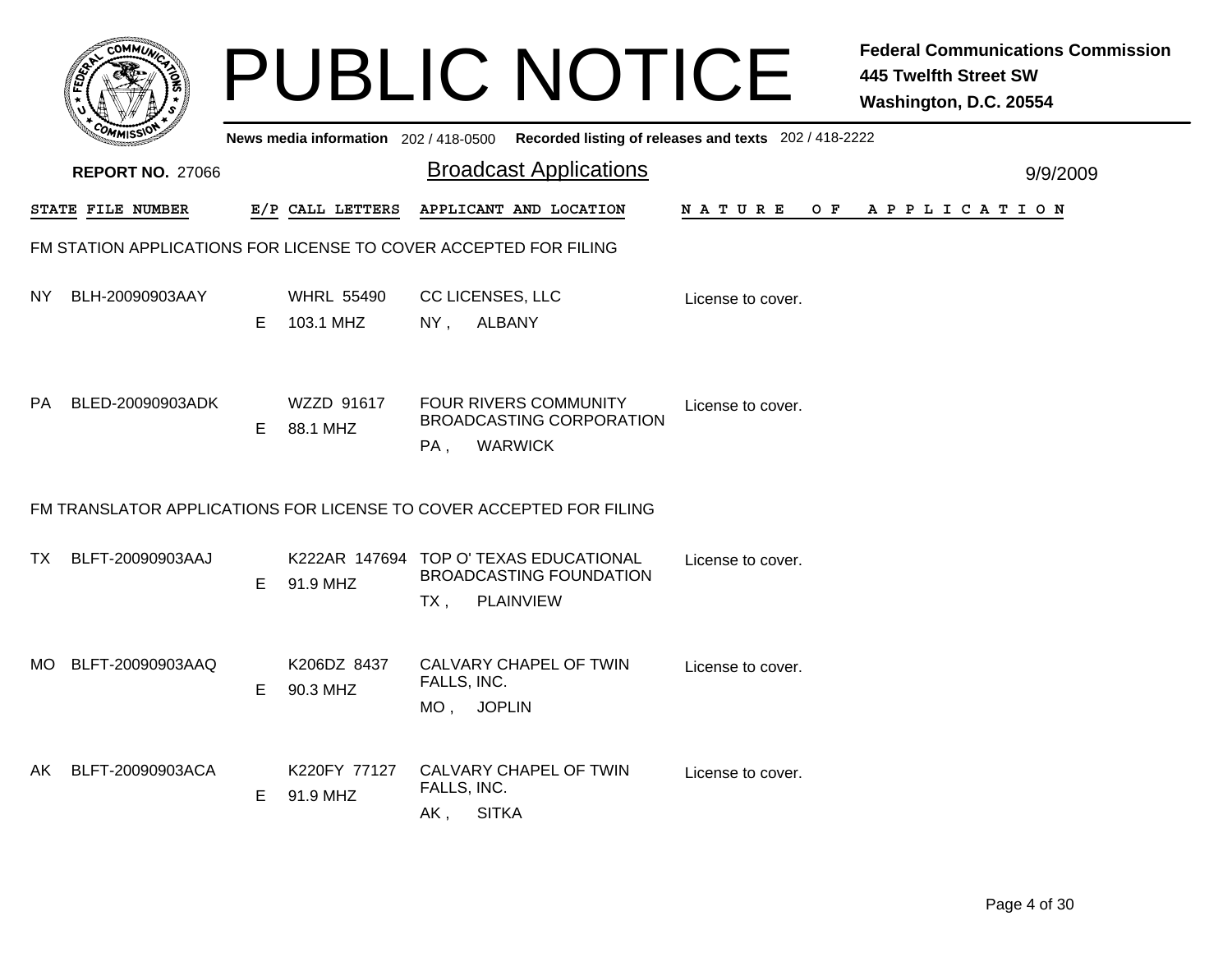|    |                          |    |                                      |     | <b>PUBLIC NOTICE</b>                                                                                     |                                                       | <b>Federal Communications Commission</b><br><b>445 Twelfth Street SW</b><br>Washington, D.C. 20554 |
|----|--------------------------|----|--------------------------------------|-----|----------------------------------------------------------------------------------------------------------|-------------------------------------------------------|----------------------------------------------------------------------------------------------------|
|    |                          |    | News media information 202/418-0500  |     |                                                                                                          | Recorded listing of releases and texts 202 / 418-2222 |                                                                                                    |
|    | <b>REPORT NO. 27066</b>  |    |                                      |     | <b>Broadcast Applications</b>                                                                            |                                                       | 9/9/2009                                                                                           |
|    | <b>STATE FILE NUMBER</b> |    | E/P CALL LETTERS                     |     | APPLICANT AND LOCATION                                                                                   |                                                       | NATURE OF APPLICATION                                                                              |
|    |                          |    |                                      |     | FM TRANSLATOR APPLICATIONS FOR LICENSE TO COVER ACCEPTED FOR FILING                                      |                                                       |                                                                                                    |
| AL | BLFT-20090903ACS         | E. | 96.5 MHZ                             | AL, | W300BH 150072 RADIO ASSIST MINISTRY, INC.<br><b>EUFAULA</b>                                              | License to cover.                                     |                                                                                                    |
| AL | BLFT-20090903ADE         | E  | W286BT 157477 TTI, INC.<br>105.1 MHZ | AL, | <b>TUSCALOOSA</b>                                                                                        | License to cover.                                     |                                                                                                    |
| AL | BLFT-20090903ADH         | E. | 105.3 MHZ                            | AL, | W287BO 150999 RADIO ASSIST MINISTRY, INC.<br><b>ENTERPRISE</b>                                           | License to cover.                                     |                                                                                                    |
|    |                          |    |                                      |     | FM AUXILIARY TRANSMITTING ANTENNA APPLICATIONS FOR LICENSE TO COVER AUXILIARY PERMIT ACCEPTED FOR FILING |                                                       |                                                                                                    |
|    | NV BXLH-20090903ACI      |    | <b>KCYE 57281</b>                    |     | KJUL LICENSE, LLC                                                                                        | License to cover auxiliary permit.                    |                                                                                                    |

NV , BOULDER CITY E102.7 MHZ

License to cover auxiliary permit.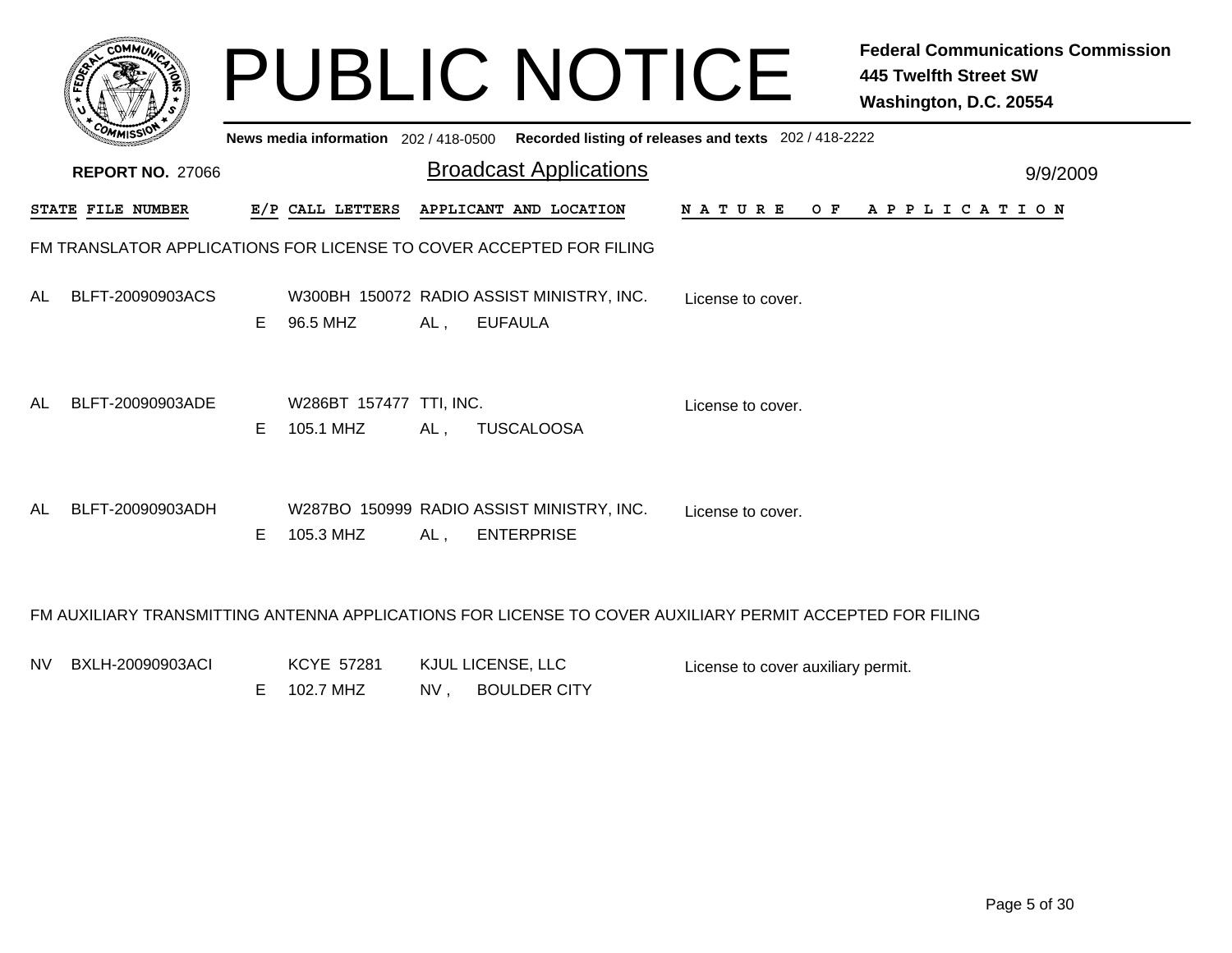|                                                                                           | <b>COMMI</b>            |   |                                     |                                | <b>PUBLIC NOTICE</b>                                                          |                                        | <b>Federal Communications Commission</b><br><b>445 Twelfth Street SW</b><br>Washington, D.C. 20554 |  |  |  |
|-------------------------------------------------------------------------------------------|-------------------------|---|-------------------------------------|--------------------------------|-------------------------------------------------------------------------------|----------------------------------------|----------------------------------------------------------------------------------------------------|--|--|--|
|                                                                                           |                         |   | News media information 202/418-0500 |                                | Recorded listing of releases and texts 202 / 418-2222                         |                                        |                                                                                                    |  |  |  |
|                                                                                           | <b>REPORT NO. 27066</b> |   |                                     |                                | <b>Broadcast Applications</b>                                                 |                                        | 9/9/2009                                                                                           |  |  |  |
|                                                                                           | STATE FILE NUMBER       |   | E/P CALL LETTERS                    |                                | APPLICANT AND LOCATION                                                        | N A T U R E<br>O F                     | A P P L I C A T I O N                                                                              |  |  |  |
| AM STATION APPLICATIONS FOR MAJOR MODIFICATION TO A LICENSED FACILITY ACCEPTED FOR FILING |                         |   |                                     |                                |                                                                               |                                        |                                                                                                    |  |  |  |
| IL                                                                                        | BMJP-20050118AEC        | E | <b>WEEF 72957</b><br>1430 KHZ       | POLNET COMMUNICATIONS,<br>LTD. | AM Auction 84<br>Major change in licensed facilities.                         |                                        |                                                                                                    |  |  |  |
|                                                                                           |                         |   |                                     | IL,                            | <b>HIGHLAND PARK</b>                                                          | Engineering Amendment filed 07/18/2005 |                                                                                                    |  |  |  |
|                                                                                           |                         |   |                                     |                                |                                                                               | Engineering Amendment filed 11/23/2005 |                                                                                                    |  |  |  |
|                                                                                           |                         |   |                                     |                                |                                                                               | Engineering Amendment filed 06/14/2006 |                                                                                                    |  |  |  |
|                                                                                           |                         |   |                                     |                                |                                                                               | Engineering Amendment filed 04/22/2009 |                                                                                                    |  |  |  |
|                                                                                           |                         |   |                                     |                                | AM STATION APPLICATIONS FOR MINOR AMENDMENT TO A CONSTRUCTION PERMIT RECEIVED |                                        |                                                                                                    |  |  |  |
| NV.                                                                                       | BNP-20010606AAP         | Е | NEW 133418<br>1500 KHZ              | NV,                            | ANDREW JOHNSON<br><b>WINCHESTER</b>                                           | Engineering Amendment filed 09/03/2009 |                                                                                                    |  |  |  |
| WI                                                                                        | BNP-20070926AJV         | Е | NEW 160933<br>1340 KHZ              | RAMS I<br>WI,                  | <b>ROTHSCHILD</b>                                                             | Engineering Amendment filed 09/03/2009 |                                                                                                    |  |  |  |
| ΝY                                                                                        | BP-20090323ABC          | Е | <b>WNYH 29259</b><br>740 KHZ        | $NY$ ,                         | WIN RADIO BROADCASTING<br><b>CORPORATION</b><br><b>HUNTINGTON</b>             | Engineering Amendment filed 09/03/2009 |                                                                                                    |  |  |  |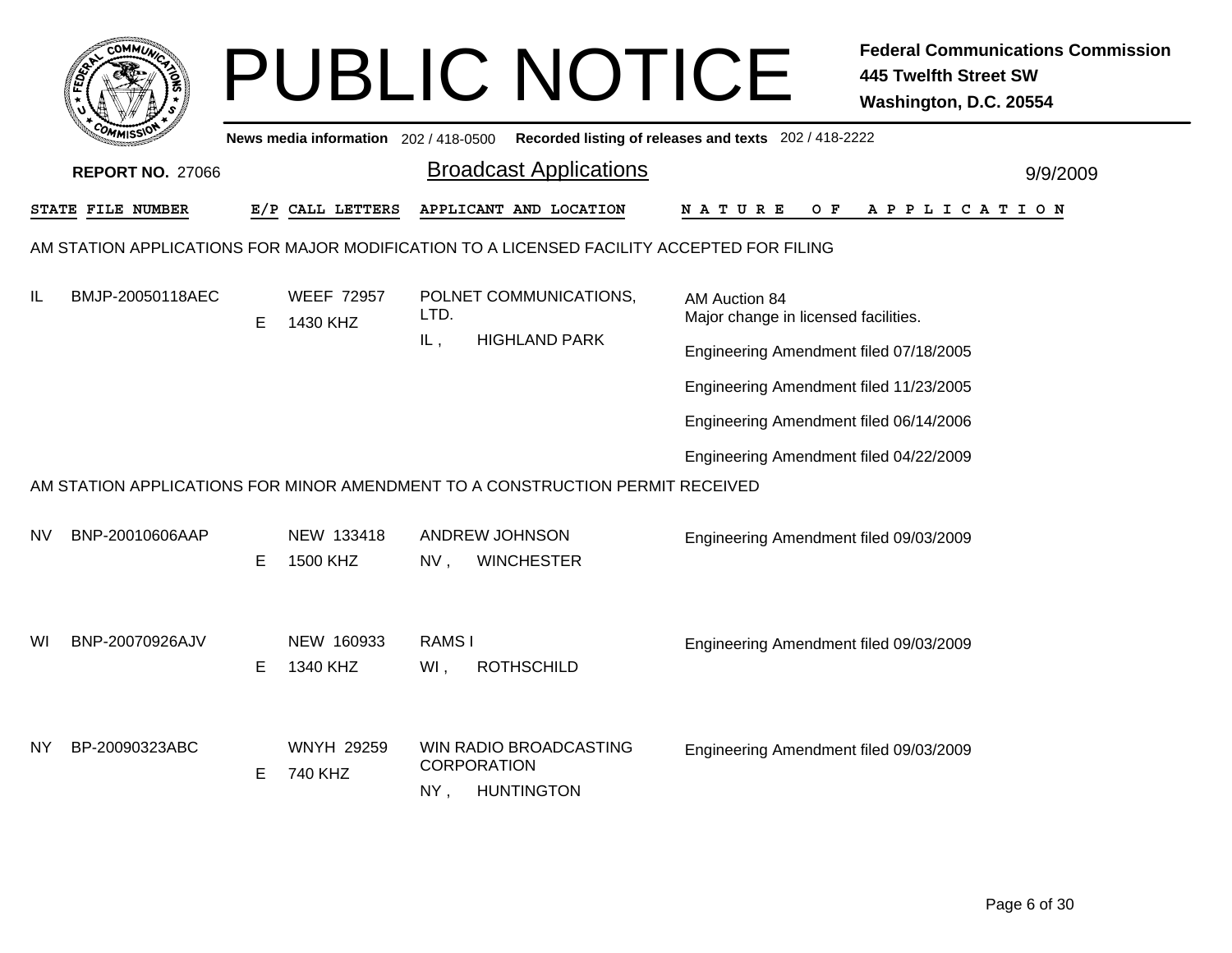|      |                         |    |                                       |                           | <b>PUBLIC NOTICE</b>                                                                        |                                                       | <b>Federal Communications Commission</b><br><b>445 Twelfth Street SW</b><br>Washington, D.C. 20554 |
|------|-------------------------|----|---------------------------------------|---------------------------|---------------------------------------------------------------------------------------------|-------------------------------------------------------|----------------------------------------------------------------------------------------------------|
|      |                         |    | News media information 202 / 418-0500 |                           |                                                                                             | Recorded listing of releases and texts 202 / 418-2222 |                                                                                                    |
|      | <b>REPORT NO. 27066</b> |    |                                       |                           | <b>Broadcast Applications</b>                                                               |                                                       | 9/9/2009                                                                                           |
|      | STATE FILE NUMBER       |    | E/P CALL LETTERS                      |                           | APPLICANT AND LOCATION                                                                      | <b>NATURE</b><br>O F                                  | A P P L I C A T I O N                                                                              |
|      |                         |    |                                       |                           | FM STATION APPLICATIONS FOR MINOR AMENDMENT TO A CONSTRUCTION PERMIT RECEIVED               |                                                       |                                                                                                    |
| TX   | BNPH-20090826AAU        | E. | NEW 182408<br>106.7 MHZ               | $TX_{\cdot}$              | KATHERINE PYEATT<br><b>LAKE BROWNWOOD</b>                                                   | Engineering Amendment filed 09/03/2009                |                                                                                                    |
| IN   | BMPED-20090902ABX       | E. | <b>WKJD 86545</b><br>90.3 MHZ         | IN,                       | GOOD SHEPHERD RADIO, INC.<br><b>COLUMBUS</b>                                                | Engineering Amendment filed 09/03/2009                |                                                                                                    |
|      |                         |    |                                       |                           | DIGITAL TV APPLICATIONS FOR MINOR CHANGE TO A LICENSED FACILITY ACCEPTED FOR FILING         |                                                       |                                                                                                    |
| TX . | BPEDT-20090903AAZ       | E  | <b>KACV-TV 1236</b><br>CHAN-9         | <b>DISTRICT</b><br>$TX$ , | AMARILLO JUNIOR COLLEGE<br>AMARILLO                                                         |                                                       | Minor change in licensed facilities, callsign KACV-TV.                                             |
|      |                         |    |                                       |                           | FM TRANSLATOR APPLICATIONS FOR MINOR CHANGE TO A LICENSED FACILITY ACCEPTED FOR FILING      |                                                       |                                                                                                    |
| TX I | BPFT-20090903AAC        | E  | 93.3 MHZ                              | TX,                       | K229AW 147619 TOP O' TEXAS EDUCATIONAL<br><b>BROADCASTING FOUNDATION</b><br><b>HEREFORD</b> |                                                       | Minor change in licensed facilities, callsign K229AW.                                              |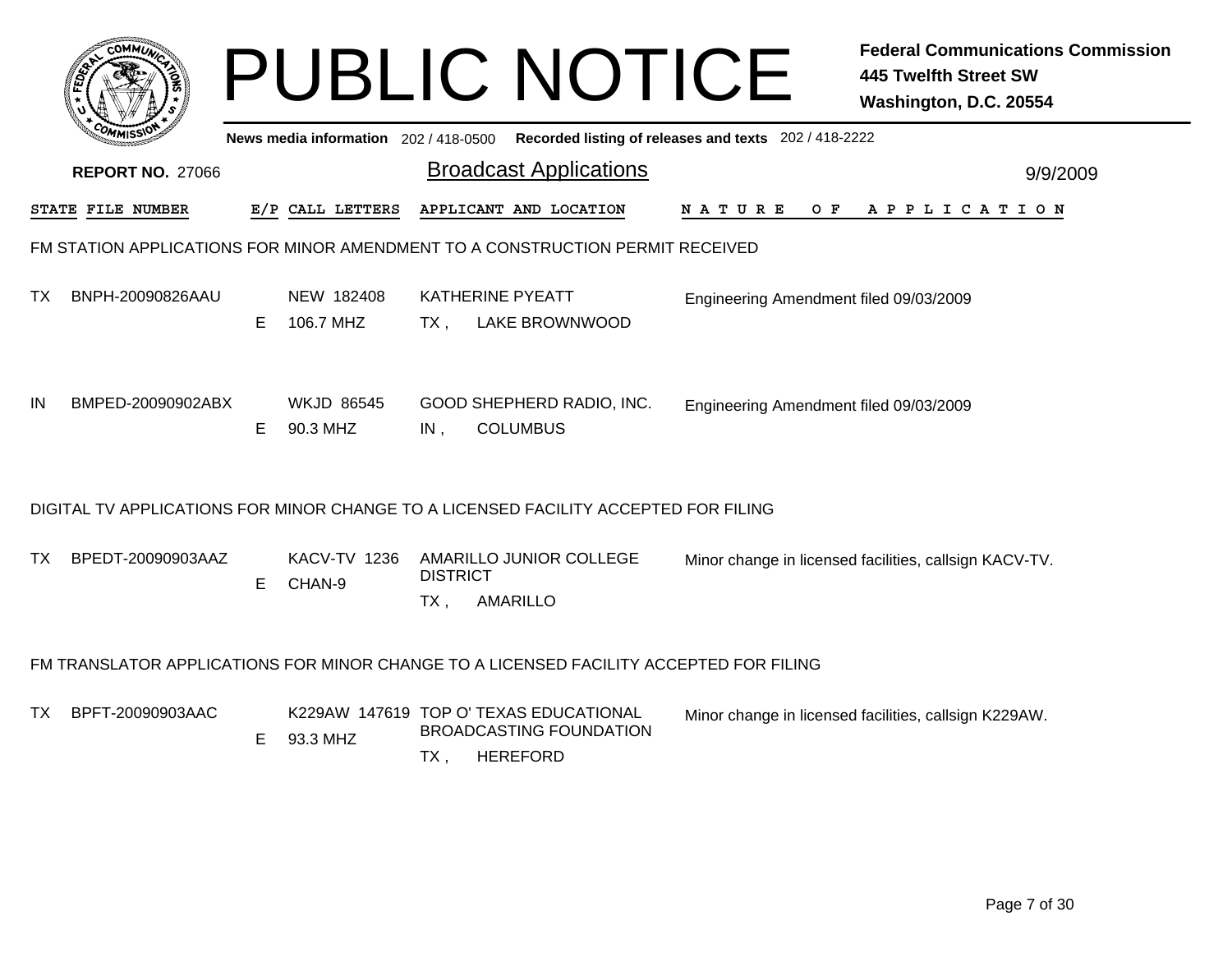|           | <b>COMMUN</b>           |    |                                       |             | <b>PUBLIC NOTICE</b>                                                                     |                                                       | <b>Federal Communications Commission</b><br>445 Twelfth Street SW<br>Washington, D.C. 20554 |
|-----------|-------------------------|----|---------------------------------------|-------------|------------------------------------------------------------------------------------------|-------------------------------------------------------|---------------------------------------------------------------------------------------------|
|           |                         |    | News media information 202 / 418-0500 |             |                                                                                          | Recorded listing of releases and texts 202 / 418-2222 |                                                                                             |
|           | <b>REPORT NO. 27066</b> |    |                                       |             | <b>Broadcast Applications</b>                                                            |                                                       | 9/9/2009                                                                                    |
|           | STATE FILE NUMBER       |    | E/P CALL LETTERS                      |             | APPLICANT AND LOCATION                                                                   | N A T U R E<br>O F                                    | A P P L I C A T I O N                                                                       |
|           |                         |    |                                       |             | FM TRANSLATOR APPLICATIONS FOR MINOR CHANGE TO A LICENSED FACILITY ACCEPTED FOR FILING   |                                                       |                                                                                             |
| <b>TX</b> | BPFT-20090903AAF        | E. | 94.3 MHZ                              | TX,         | K235AR 147711 TOP O' TEXAS EDUCATIONAL<br><b>BROADCASTING FOUNDATION</b><br><b>TULIA</b> |                                                       | Minor change in licensed facilities, callsign K235AR.                                       |
| ТX        | BPFT-20090903AAN        | E. | K220CP 72166<br>91.3 MHZ              | TX,         | TOP O' TEXAS EDUCATIONAL<br><b>BROADCASTING FOUNDATION</b><br><b>PAMPA</b>               |                                                       | Minor change in licensed facilities, callsign K220CP.                                       |
| NС        | BPFT-20090903ADC        | E. | 91.9 MHZ                              | NC,         | W273BD 139568 LIBERTY UNIVERSITY, INC.<br><b>WINSTON-SALEM</b>                           |                                                       | Minor change in licensed facilities, callsign W273BD.                                       |
| SC        | BPFT-20090903ADD        | E  | 95.3 MHZ                              | INC.<br>SC. | W290BP 147999 EDGEWATER BROADCASTING,<br><b>MARION</b>                                   |                                                       | Minor change in licensed facilities, callsign W290BP.                                       |
| MA.       | BPFT-20090903ADG        | E. | 95.1 MHZ                              | MA,         | W236BX 146879 RADIO ASSIST MINISTRY, INC.<br><b>GLOUCESTER</b>                           |                                                       | Minor change in licensed facilities, callsign W236BX.                                       |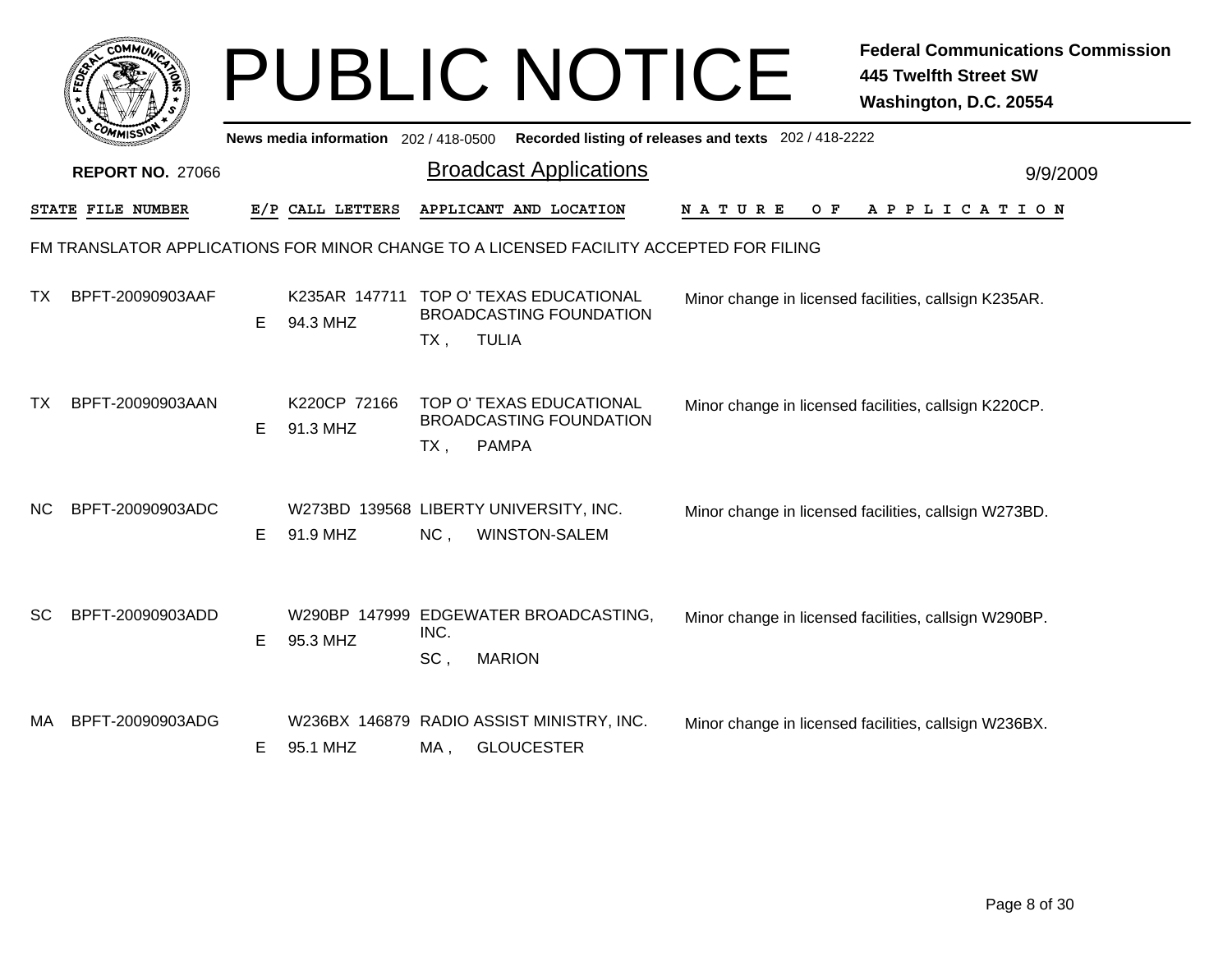|     | сомми                   |    |                                       | <b>PUBLIC NOTICE</b>                                                                        |                                                       | <b>Federal Communications Commission</b><br><b>445 Twelfth Street SW</b><br>Washington, D.C. 20554 |
|-----|-------------------------|----|---------------------------------------|---------------------------------------------------------------------------------------------|-------------------------------------------------------|----------------------------------------------------------------------------------------------------|
|     | <b>REPORT NO. 27066</b> |    | News media information 202 / 418-0500 | <b>Broadcast Applications</b>                                                               | Recorded listing of releases and texts 202 / 418-2222 |                                                                                                    |
|     |                         |    |                                       |                                                                                             |                                                       | 9/9/2009                                                                                           |
|     | STATE FILE NUMBER       |    | E/P CALL LETTERS                      | APPLICANT AND LOCATION                                                                      | N A T U R E                                           | OF APPLICATION                                                                                     |
|     |                         |    |                                       | FM TRANSLATOR APPLICATIONS FOR MINOR CHANGE TO A LICENSED FACILITY ACCEPTED FOR FILING      |                                                       |                                                                                                    |
| KY. | BPFT-20090903ADL        | E. | W254BI 153039<br>98.7 MHZ             | EDGEWATER BROADCASTING,<br>INC.<br><b>MURRAY</b><br>KY,                                     |                                                       | Minor change in licensed facilities, callsign W254BI.                                              |
|     |                         |    |                                       | AM STATION APPLICATIONS FOR MINOR MODIFICATION TO A CONSTRUCTION PERMIT ACCEPTED FOR FILING |                                                       |                                                                                                    |
| FL. | BMP-20090828ACV         | E  | <b>WROD 36169</b><br>1340 KHZ         | <b>VOLUSIA BROADCASTING</b><br>COMPANY, LLC<br><b>DAYTONA BEACH</b><br>FL,                  | Mod of CP                                             |                                                                                                    |
| MO. | BMP-20090903AAW         | E. | <b>KHOJ 7114</b><br>1460 KHZ          | <b>COVENANT NETWORK</b><br><b>ST. CHARLES</b><br>MO ,                                       | Mod of CP                                             |                                                                                                    |

DIGITAL TRANSLATOR OR DIGITAL LPTV APPLICATIONS FOR MINOR MODIFICATION TO A CONSTRUCTION PERMIT ACCEPTED FORFILING

PA KATHY POTERA BMPDTL-20090903ACM

W43CO-D168563 E

CHAN-43

PA, , KINGSTON Modification of construction permit file number BDCCDTL-20061030AGG.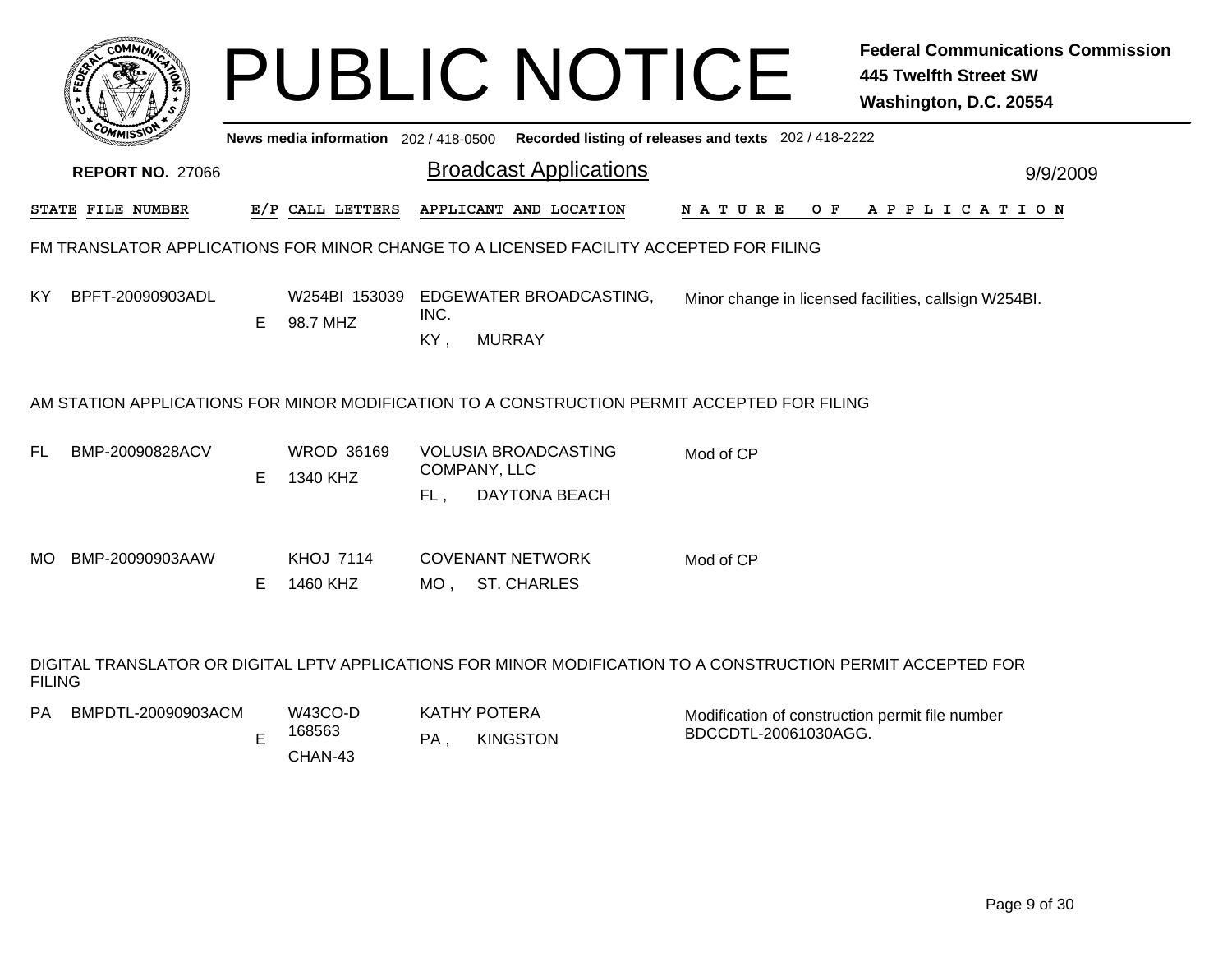|     | <b>COMMUT</b>           |    |                                       | <b>PUBLIC NOTICE</b>                                                                        |                                                       | <b>Federal Communications Commission</b><br><b>445 Twelfth Street SW</b><br>Washington, D.C. 20554 |
|-----|-------------------------|----|---------------------------------------|---------------------------------------------------------------------------------------------|-------------------------------------------------------|----------------------------------------------------------------------------------------------------|
|     | <b>REPORT NO. 27066</b> |    | News media information 202 / 418-0500 | <b>Broadcast Applications</b>                                                               | Recorded listing of releases and texts 202 / 418-2222 | 9/9/2009                                                                                           |
|     | STATE FILE NUMBER       |    | E/P CALL LETTERS                      | APPLICANT AND LOCATION                                                                      | <b>NATURE</b>                                         | OF APPLICATION                                                                                     |
|     |                         |    |                                       | FM STATION APPLICATIONS FOR MINOR MODIFICATION TO A CONSTRUCTION PERMIT ACCEPTED FOR FILING |                                                       |                                                                                                    |
| TX. | BMPED-20090903ABA       | E  | NEW 175039<br>88.5 MHZ                | TOP O TEXAS EDUCATIONAL<br><b>BROADCASTING FOUNDATION</b><br><b>VERNON</b><br>TX,           | Mod of CP to chg                                      |                                                                                                    |
| OH. | BMPED-20090903ACV       | E. | <b>WXMF 93251</b><br>91.9 MHZ         | <b>KAYSER BROADCAST</b><br>MINISTRIES, INC.<br><b>MARION</b><br>OH,                         | Mod of CP to chg                                      |                                                                                                    |
| LA  | BMPED-20090903ACX       | E. | <b>KMRL 16378</b><br>91.9 MHZ         | <b>EDUCATIONAL MEDIA</b><br><b>FOUNDATION</b><br><b>BURAS</b><br>LA.                        | Mod of CP to chg                                      |                                                                                                    |
|     |                         |    |                                       | FM STATION APPLICATIONS FOR MINOR MODIFICATION TO A CONSTRUCTION PERMIT RECEIVED            |                                                       |                                                                                                    |
| NM. | BMPED-20090820AAM       |    | NEW 175031                            | TOP O TEXAS EDUCATIONAL                                                                     | Mod of CP to chg                                      |                                                                                                    |

| NM BMPED-20090820AAM | NEW 175031<br>91.3 MHZ | TOP O TEXAS EDUCATIONAL<br><b>BROADCASTING FOUNDATION</b> |                  | Mod of CP to chg                                                                                 |  |
|----------------------|------------------------|-----------------------------------------------------------|------------------|--------------------------------------------------------------------------------------------------|--|
|                      |                        | NM.                                                       | <b>RED RIVER</b> | Petition for Reconsideration Granted and Application Reinstated NPT<br>9/3/2009 - no letter sent |  |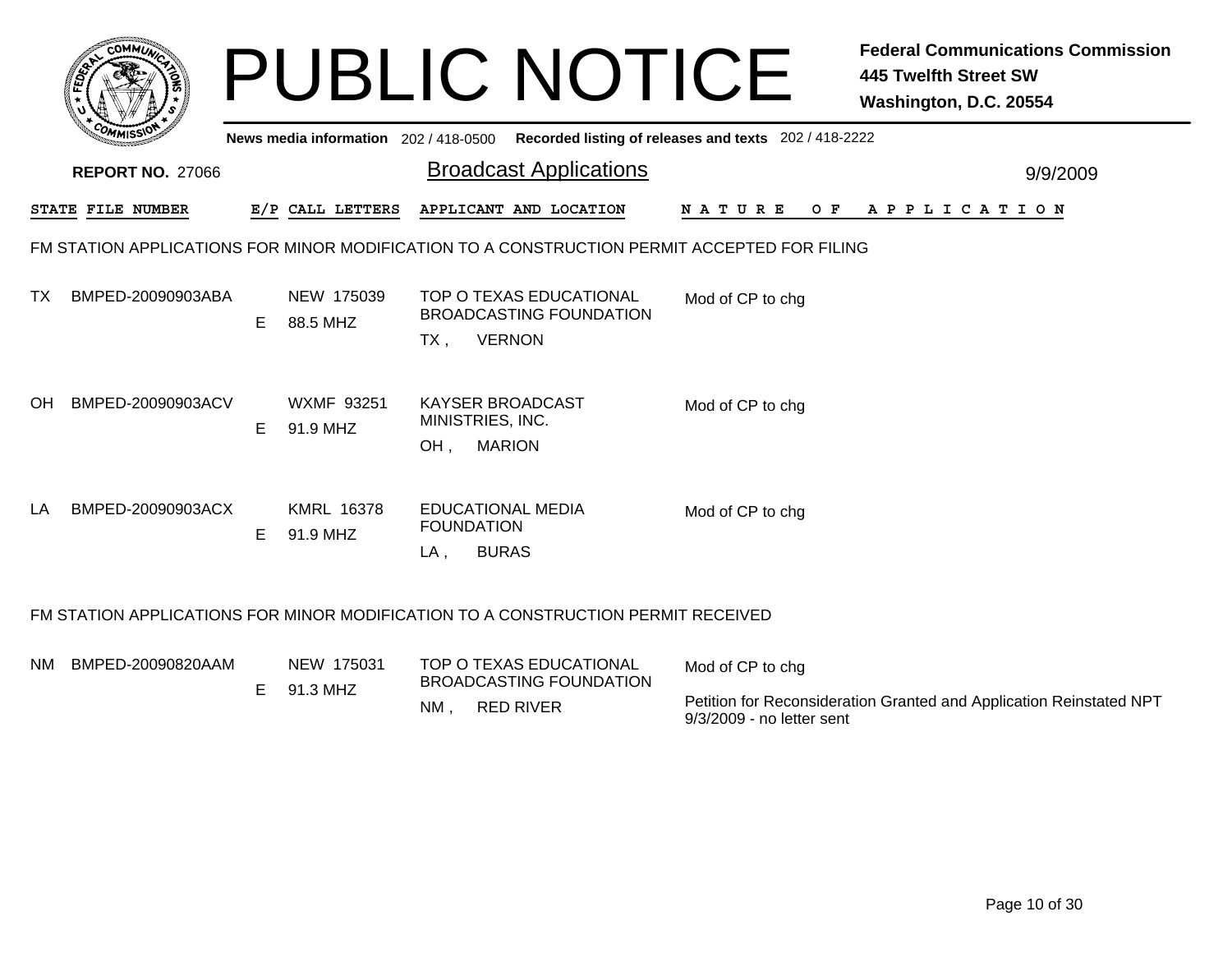|                                                                                                |                                                                                             |                          | <b>PUBLIC NOTICE</b>                                                                                 |                    | <b>Federal Communications Commission</b><br><b>445 Twelfth Street SW</b><br>Washington, D.C. 20554 |  |  |  |  |  |  |  |
|------------------------------------------------------------------------------------------------|---------------------------------------------------------------------------------------------|--------------------------|------------------------------------------------------------------------------------------------------|--------------------|----------------------------------------------------------------------------------------------------|--|--|--|--|--|--|--|
|                                                                                                | News media information 202 / 418-0500 Recorded listing of releases and texts 202 / 418-2222 |                          |                                                                                                      |                    |                                                                                                    |  |  |  |  |  |  |  |
| <b>REPORT NO. 27066</b>                                                                        |                                                                                             |                          | <b>Broadcast Applications</b>                                                                        |                    | 9/9/2009                                                                                           |  |  |  |  |  |  |  |
| STATE FILE NUMBER                                                                              |                                                                                             | E/P CALL LETTERS         | APPLICANT AND LOCATION                                                                               | O F<br>N A T U R E | A P P L I C A T I O N                                                                              |  |  |  |  |  |  |  |
| FM TRANSLATOR APPLICATIONS FOR MINOR MODIFICATION TO A CONSTRUCTION PERMIT ACCEPTED FOR FILING |                                                                                             |                          |                                                                                                      |                    |                                                                                                    |  |  |  |  |  |  |  |
| ID<br>BMPFT-20090903ACH                                                                        | E                                                                                           | K210DT 89205<br>89.9 MHZ | <b>EDUCATIONAL MEDIA</b><br><b>FOUNDATION</b><br><b>POCATELLO</b><br>ID,                             | Mod of CP          |                                                                                                    |  |  |  |  |  |  |  |
|                                                                                                |                                                                                             |                          | FM STATION APPLICATIONS FOR MODIFICATION OF LICENSE ACCEPTED FOR FILING                              |                    |                                                                                                    |  |  |  |  |  |  |  |
| BMLED-20090903ACC<br>MN.                                                                       | E                                                                                           | 91.1 MHZ                 | KCCM-FM 42926 MINNESOTA PUBLIC RADIO<br><b>MOORHEAD</b><br>$MN$ ,                                    | License to modify. |                                                                                                    |  |  |  |  |  |  |  |
|                                                                                                |                                                                                             |                          | DIGITAL TRANSLATOR OR DIGITAL LPTV APPLICATIONS FOR ORIGINAL CONSTRUCTION PERMIT ACCEPTED FOR FILING |                    |                                                                                                    |  |  |  |  |  |  |  |
| BNPDTL-20090825ASV<br>PR.                                                                      | E.                                                                                          | NEW 182596<br>CHAN-23    | MIK, LLC<br><b>SAN JUAN</b><br>PR,                                                                   | on channel 23      | Construction permit for a new station for SAN JUAN, PR                                             |  |  |  |  |  |  |  |
| BNPDTL-20090825ASY<br>TX.                                                                      | Е                                                                                           | NEW 182595<br>CHAN-42    | MIK, LLC<br><b>TYLER</b><br>$TX$ ,                                                                   | on channel 42      | Construction permit for a new station for TYLER, TX                                                |  |  |  |  |  |  |  |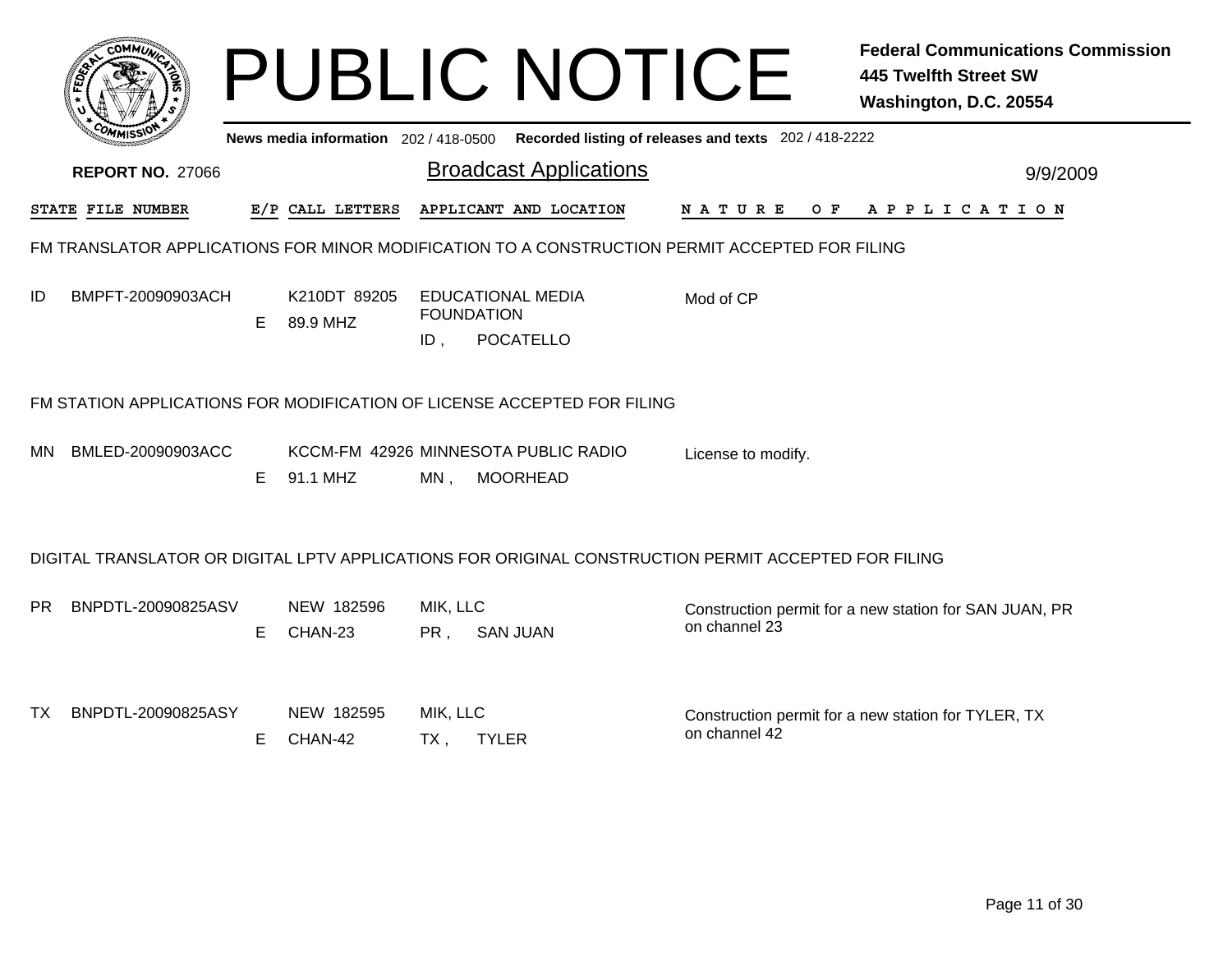|    |                         |    |                                     |                    | <b>PUBLIC NOTICE</b>                                                                                 |                                                       | <b>Federal Communications Commission</b><br><b>445 Twelfth Street SW</b><br>Washington, D.C. 20554 |
|----|-------------------------|----|-------------------------------------|--------------------|------------------------------------------------------------------------------------------------------|-------------------------------------------------------|----------------------------------------------------------------------------------------------------|
|    |                         |    | News media information 202/418-0500 |                    |                                                                                                      | Recorded listing of releases and texts 202 / 418-2222 |                                                                                                    |
|    | <b>REPORT NO. 27066</b> |    |                                     |                    | <b>Broadcast Applications</b>                                                                        |                                                       | 9/9/2009                                                                                           |
|    | STATE FILE NUMBER       |    | E/P CALL LETTERS                    |                    | APPLICANT AND LOCATION                                                                               | N A T U R E<br>O F                                    | A P P L I C A T I O N                                                                              |
|    |                         |    |                                     |                    | DIGITAL TRANSLATOR OR DIGITAL LPTV APPLICATIONS FOR ORIGINAL CONSTRUCTION PERMIT ACCEPTED FOR FILING |                                                       |                                                                                                    |
| ΤХ | BNPDTL-20090825ATA      | E. | NEW 182593<br>CHAN-33               | MIK, LLC<br>$TX$ , | <b>TYLER</b>                                                                                         | on channel 33                                         | Construction permit for a new station for TYLER, TX                                                |
| TX | BNPDTL-20090825ATB      | E. | NEW 182592<br>CHAN-30               | MIK, LLC<br>$TX$ , | <b>TYLER</b>                                                                                         | on channel 30                                         | Construction permit for a new station for TYLER, TX                                                |
| ТX | BNPDTL-20090825ATE      | Е  | NEW 182590<br>CHAN-29               | MIK, LLC<br>$TX$ , | <b>TYLER</b>                                                                                         | on channel 29                                         | Construction permit for a new station for TYLER, TX                                                |
| ТX | BNPDTL-20090825ATI      | E. | NEW 182588<br>CHAN-27               | MIK, LLC<br>TX ,   | <b>TYLER</b>                                                                                         | on channel 27                                         | Construction permit for a new station for TYLER, TX                                                |
| ТX | BNPDTL-20090825ATK      | E. | NEW 182587<br>CHAN-21               | MIK, LLC<br>TX ,   | <b>TYLER</b>                                                                                         | on channel 21                                         | Construction permit for a new station for TYLER, TX                                                |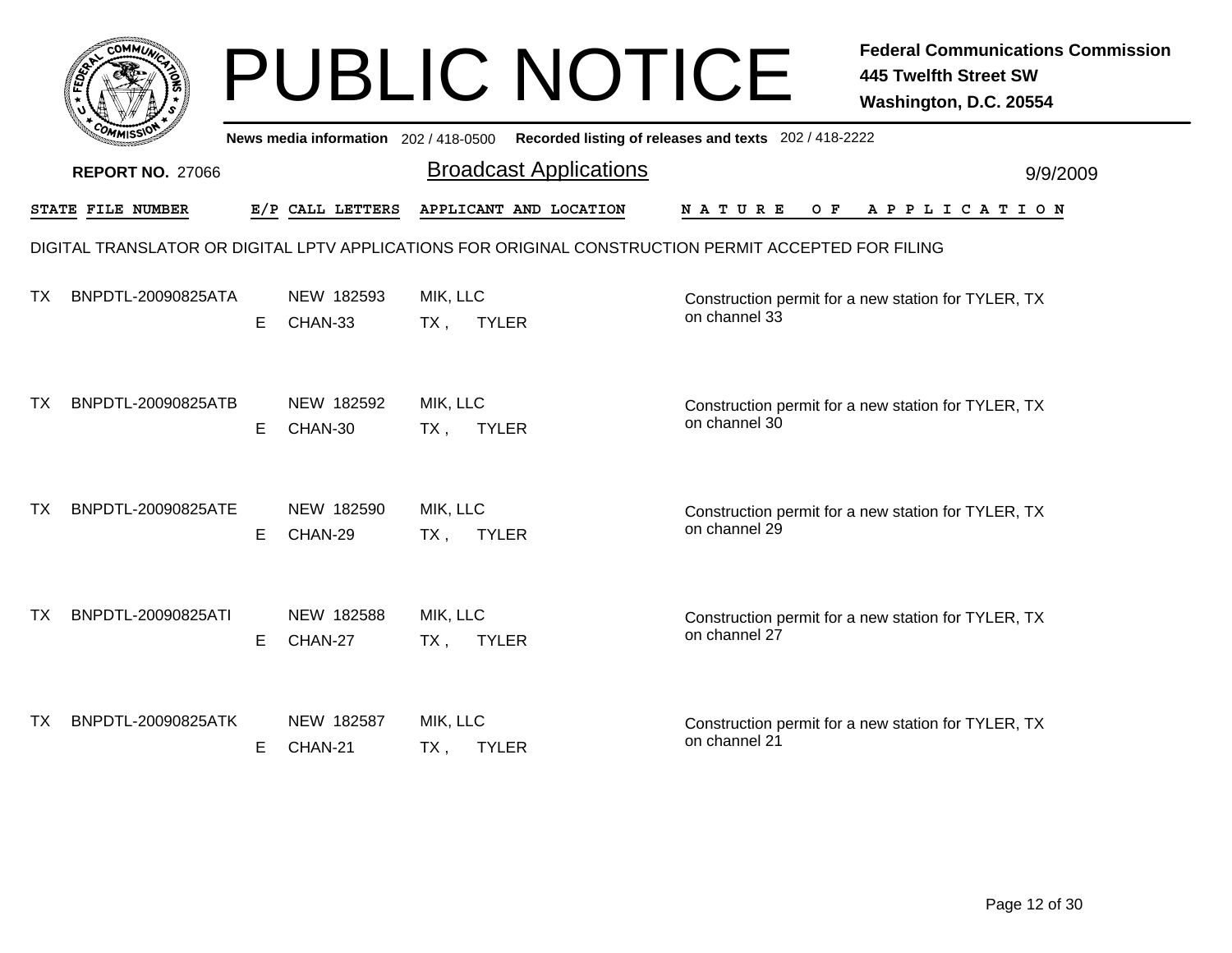|           |                         |   |                                       | <b>PUBLIC NOTICE</b>                                                                                 |                                                       | <b>Federal Communications Commission</b><br><b>445 Twelfth Street SW</b><br>Washington, D.C. 20554 |
|-----------|-------------------------|---|---------------------------------------|------------------------------------------------------------------------------------------------------|-------------------------------------------------------|----------------------------------------------------------------------------------------------------|
|           |                         |   | News media information 202 / 418-0500 |                                                                                                      | Recorded listing of releases and texts 202 / 418-2222 |                                                                                                    |
|           | <b>REPORT NO. 27066</b> |   |                                       | <b>Broadcast Applications</b>                                                                        |                                                       | 9/9/2009                                                                                           |
|           | STATE FILE NUMBER       |   | E/P CALL LETTERS                      | APPLICANT AND LOCATION                                                                               | N A T U R E<br>O F                                    | A P P L I C A T I O N                                                                              |
|           |                         |   |                                       | DIGITAL TRANSLATOR OR DIGITAL LPTV APPLICATIONS FOR ORIGINAL CONSTRUCTION PERMIT ACCEPTED FOR FILING |                                                       |                                                                                                    |
| ΤХ        | BNPDTL-20090825ATM      | E | NEW 182580<br>CHAN-16                 | MIK, LLC<br><b>TYLER</b><br>$TX$ ,                                                                   | on channel 16                                         | Construction permit for a new station for TYLER, TX                                                |
| <b>TX</b> | BNPDTL-20090825ATN      | E | NEW 182577<br>CHAN-47                 | MIK, LLC<br><b>LUFKIN</b><br>TX,                                                                     | on channel 47                                         | Construction permit for a new station for LUFKIN, TX                                               |
| ТX        | BNPDTL-20090825ATP      | E | NEW 182576<br>CHAN-41                 | MIK, LLC<br><b>LUFKIN</b><br>$TX$ ,                                                                  | on channel 41                                         | Construction permit for a new station for LUFKIN, TX                                               |
| ТX        | BNPDTL-20090825ATR      | Е | NEW 182574<br>CHAN-38                 | MIK, LLC<br><b>LUFKIN</b><br>$TX$ ,                                                                  | on channel 38                                         | Construction permit for a new station for LUFKIN, TX                                               |
| TX.       | BNPDTL-20090825ATT      | Е | NEW 182573<br>CHAN-33                 | MIK, LLC<br>TX,<br><b>LUFKIN</b>                                                                     | on channel 33                                         | Construction permit for a new station for LUFKIN, TX                                               |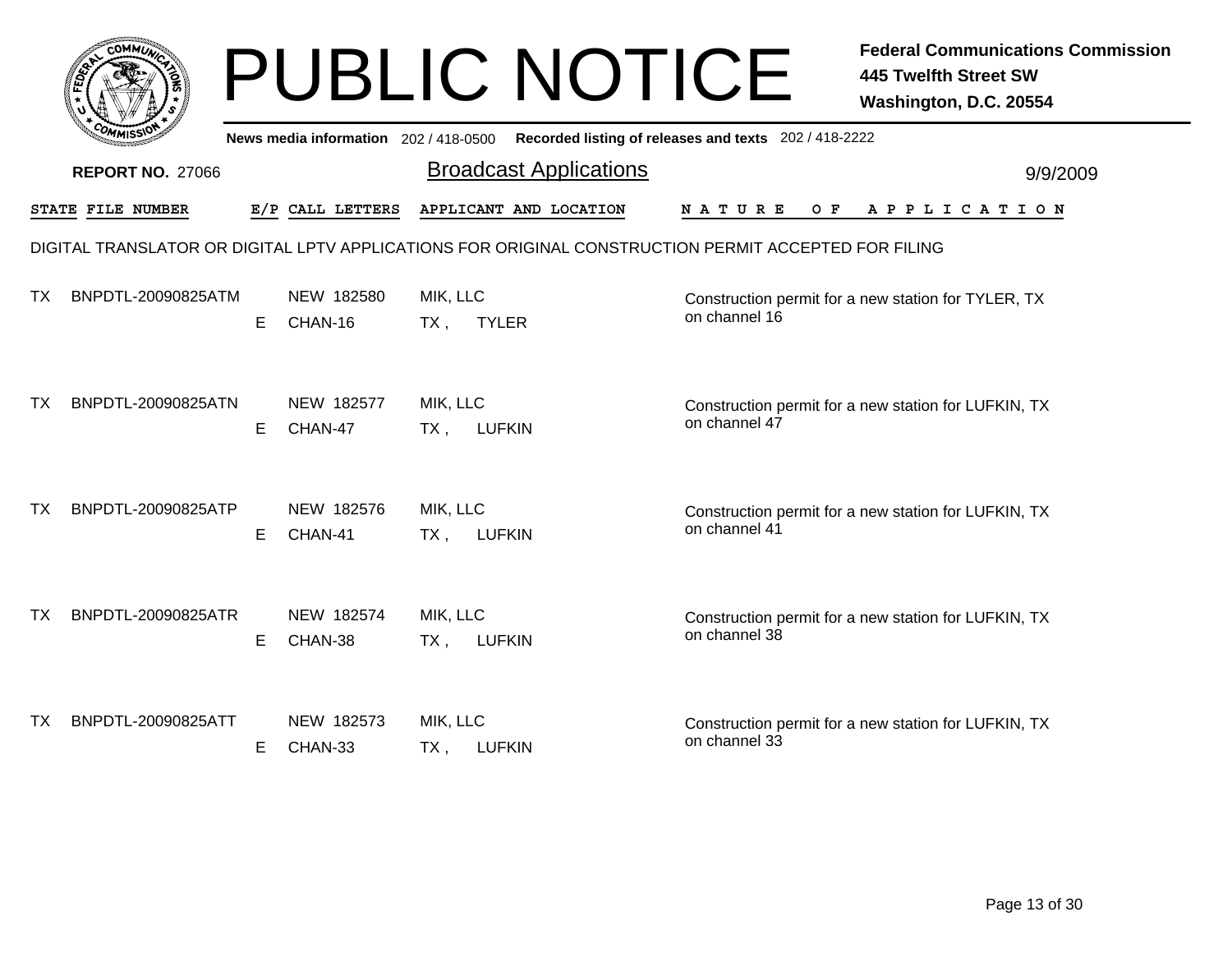|    |                         |    |                                     | <b>PUBLIC NOTICE</b>                                                                                 |                                                       | <b>Federal Communications Commission</b><br><b>445 Twelfth Street SW</b><br>Washington, D.C. 20554 |
|----|-------------------------|----|-------------------------------------|------------------------------------------------------------------------------------------------------|-------------------------------------------------------|----------------------------------------------------------------------------------------------------|
|    |                         |    | News media information 202/418-0500 |                                                                                                      | Recorded listing of releases and texts 202 / 418-2222 |                                                                                                    |
|    | <b>REPORT NO. 27066</b> |    |                                     | <b>Broadcast Applications</b>                                                                        |                                                       | 9/9/2009                                                                                           |
|    | STATE FILE NUMBER       |    | E/P CALL LETTERS                    | APPLICANT AND LOCATION                                                                               | N A T U R E<br>O F                                    | APPLICATION                                                                                        |
|    |                         |    |                                     | DIGITAL TRANSLATOR OR DIGITAL LPTV APPLICATIONS FOR ORIGINAL CONSTRUCTION PERMIT ACCEPTED FOR FILING |                                                       |                                                                                                    |
| ТX | BNPDTL-20090825ATW      | Е  | NEW 182572<br>CHAN-25               | MIK, LLC<br><b>LUFKIN</b><br>$TX$ ,                                                                  | on channel 25                                         | Construction permit for a new station for LUFKIN, TX                                               |
| ТX | BNPDTL-20090825AUA      | E. | NEW 182571<br>CHAN-23               | MIK, LLC<br><b>LUFKIN</b><br>TX,                                                                     | on channel 23                                         | Construction permit for a new station for LUFKIN, TX                                               |
| ТX | BNPDTL-20090825AUG      | Е  | NEW 182570<br>CHAN-20               | MIK, LLC<br>$TX$ ,<br><b>LUFKIN</b>                                                                  | on channel 20                                         | Construction permit for a new station for LUFKIN, TX                                               |
| TХ | BNPDTL-20090825AUI      | E. | NEW 182569<br>CHAN-19               | MIK, LLC<br><b>LUFKIN</b><br>TX,                                                                     | on channel 19                                         | Construction permit for a new station for LUFKIN, TX                                               |
| ТX | BNPDTL-20090825AUL      | E. | NEW 182567<br>CHAN-16               | MIK, LLC<br><b>LUFKIN</b><br>TX ,                                                                    | on channel 16                                         | Construction permit for a new station for LUFKIN, TX                                               |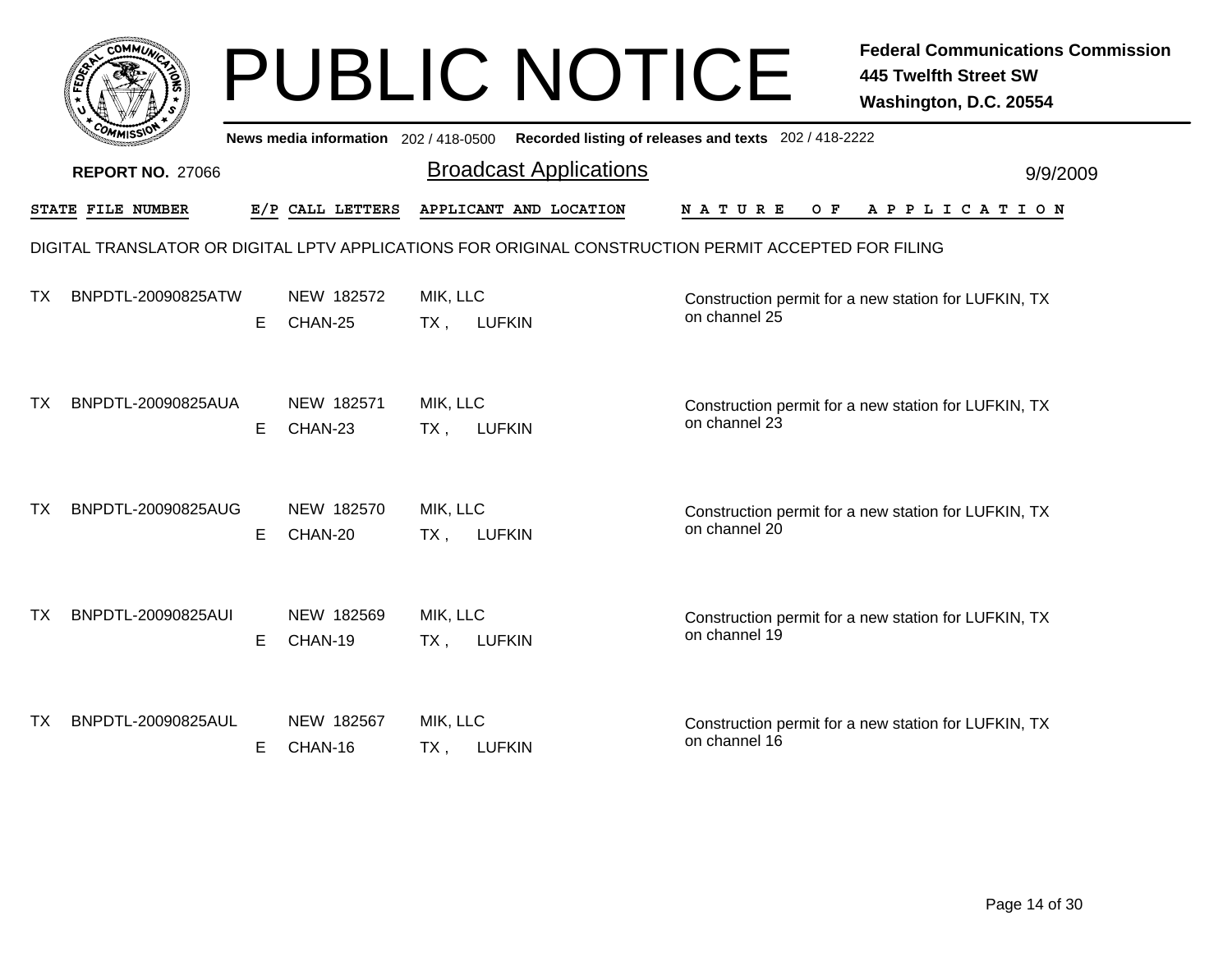|           |                         |    |                       |                             | <b>PUBLIC NOTICE</b>                                                                                 |                    | <b>Federal Communications Commission</b><br><b>445 Twelfth Street SW</b><br>Washington, D.C. 20554 |
|-----------|-------------------------|----|-----------------------|-----------------------------|------------------------------------------------------------------------------------------------------|--------------------|----------------------------------------------------------------------------------------------------|
|           |                         |    |                       |                             | News media information 202 / 418-0500 Recorded listing of releases and texts 202 / 418-2222          |                    |                                                                                                    |
|           | <b>REPORT NO. 27066</b> |    |                       |                             | <b>Broadcast Applications</b>                                                                        |                    | 9/9/2009                                                                                           |
|           | STATE FILE NUMBER       |    | E/P CALL LETTERS      |                             | APPLICANT AND LOCATION                                                                               | N A T U R E<br>O F | A P P L I C A T I O N                                                                              |
|           |                         |    |                       |                             | DIGITAL TRANSLATOR OR DIGITAL LPTV APPLICATIONS FOR ORIGINAL CONSTRUCTION PERMIT ACCEPTED FOR FILING |                    |                                                                                                    |
| ТX        | BNPDTL-20090825AUO      | E. | NEW 182566<br>CHAN-15 | MIK, LLC<br>$TX$ ,          | <b>LUFKIN</b>                                                                                        | on channel 15      | Construction permit for a new station for LUFKIN, TX                                               |
| <b>SC</b> | BNPDTL-20090825AUU      | E. | NEW 182494<br>CHAN-15 | MIK, LLC<br>SC,             | <b>MYRTLE BEACH</b>                                                                                  | on channel 15      | Construction permit for a new station for MYRTLE BEACH, SC                                         |
| <b>SC</b> | BNPDTL-20090825AVA      | E. | NEW 182491<br>CHAN-27 | MIK, LLC<br>SC <sub>1</sub> | <b>MYRTLE BEACH</b>                                                                                  | on channel 27      | Construction permit for a new station for MYRTLE BEACH, SC                                         |
| ТX        | BNPDTL-20090825AVD      | E. | NEW 182061<br>CHAN-33 | MIK, LLC<br>$TX$ ,          | <b>CORPUS CHRISTI</b>                                                                                | on channel 33      | Construction permit for a new station for CORPUS CHRISTI, TX                                       |
| ТX        | BNPDTL-20090825AVK      | E. | NEW 182060<br>CHAN-51 | MIK, LLC<br>$TX$ ,          | <b>COLLEGE STATION</b>                                                                               | on channel 51      | Construction permit for a new station for COLLEGE STATION, TX                                      |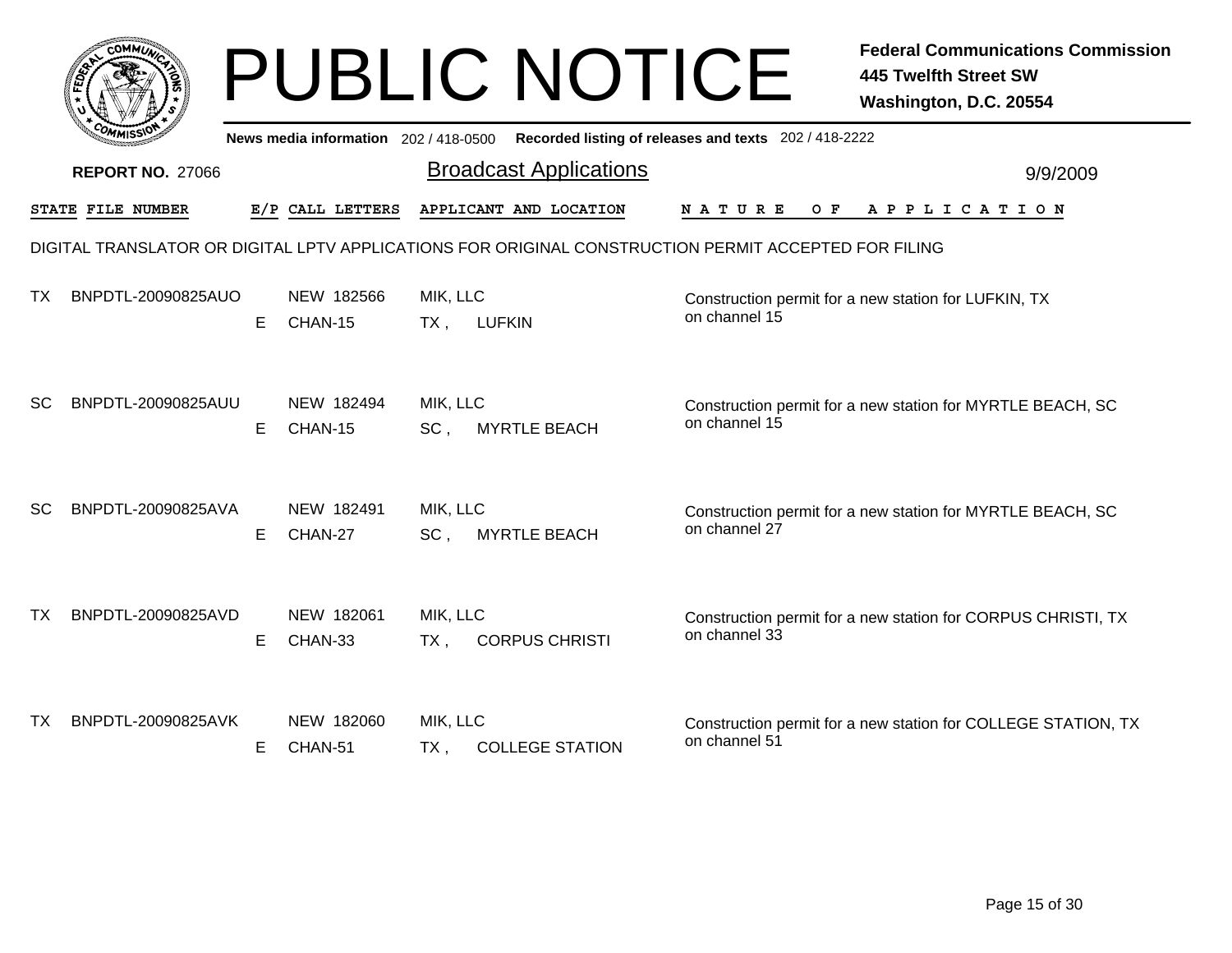|           |                                                                                                      |    |                                     |                    | <b>PUBLIC NOTICE</b>          |                                                       | <b>Federal Communications Commission</b><br><b>445 Twelfth Street SW</b><br>Washington, D.C. 20554 |  |  |
|-----------|------------------------------------------------------------------------------------------------------|----|-------------------------------------|--------------------|-------------------------------|-------------------------------------------------------|----------------------------------------------------------------------------------------------------|--|--|
|           |                                                                                                      |    | News media information 202/418-0500 |                    |                               | Recorded listing of releases and texts 202 / 418-2222 |                                                                                                    |  |  |
|           | <b>REPORT NO. 27066</b>                                                                              |    |                                     |                    | <b>Broadcast Applications</b> |                                                       | 9/9/2009                                                                                           |  |  |
|           | STATE FILE NUMBER                                                                                    |    | E/P CALL LETTERS                    |                    | APPLICANT AND LOCATION        | N A T U R E<br>O F                                    | A P P L I C A T I O N                                                                              |  |  |
|           | DIGITAL TRANSLATOR OR DIGITAL LPTV APPLICATIONS FOR ORIGINAL CONSTRUCTION PERMIT ACCEPTED FOR FILING |    |                                     |                    |                               |                                                       |                                                                                                    |  |  |
| ТX        | BNPDTL-20090825AVS                                                                                   | E  | NEW 182059<br>CHAN-49               | MIK, LLC<br>$TX$ , | <b>COLLEGE STATION</b>        | on channel 49                                         | Construction permit for a new station for COLLEGE STATION, TX                                      |  |  |
| <b>TX</b> | BNPDTL-20090825AVX                                                                                   | E. | NEW 182058<br>CHAN-41               | MIK, LLC<br>$TX$ , | <b>COLLEGE STATION</b>        | on channel 41                                         | Construction permit for a new station for COLLEGE STATION, TX                                      |  |  |
| ТX        | BNPDTL-20090825AWA                                                                                   | E. | NEW 182057<br>CHAN-30               | MIK, LLC<br>TX.    | <b>COLLEGE STATION</b>        | on channel 30                                         | Construction permit for a new station for COLLEGE STATION, TX                                      |  |  |
| ТX        | BNPDTL-20090825AWF                                                                                   | E. | NEW 182056<br>CHAN-17               | MIK, LLC<br>$TX$ , | <b>COLLEGE STATION</b>        | on channel 17                                         | Construction permit for a new station for COLLEGE STATION, TX                                      |  |  |
| TХ        | BNPDTL-20090825AWK                                                                                   | E. | NEW 182055<br>CHAN-16               | MIK, LLC<br>$TX$ , | <b>COLLEGE STATION</b>        | on channel 16                                         | Construction permit for a new station for COLLEGE STATION, TX                                      |  |  |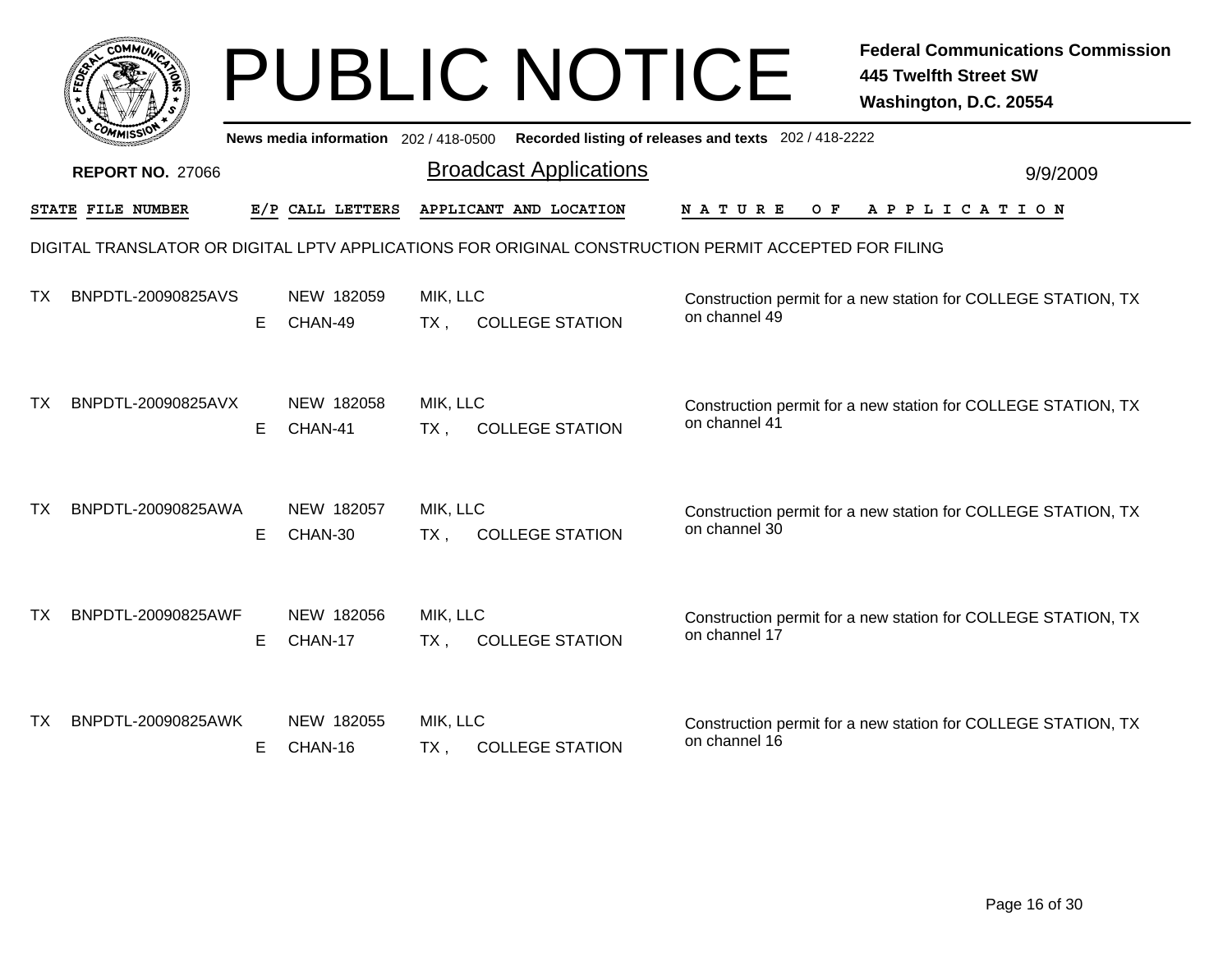|           |                                                                                                      |    |                                     |                    | <b>PUBLIC NOTICE</b>          |                                                       | <b>Federal Communications Commission</b><br><b>445 Twelfth Street SW</b><br>Washington, D.C. 20554 |  |  |
|-----------|------------------------------------------------------------------------------------------------------|----|-------------------------------------|--------------------|-------------------------------|-------------------------------------------------------|----------------------------------------------------------------------------------------------------|--|--|
|           |                                                                                                      |    | News media information 202/418-0500 |                    |                               | Recorded listing of releases and texts 202 / 418-2222 |                                                                                                    |  |  |
|           | <b>REPORT NO. 27066</b>                                                                              |    |                                     |                    | <b>Broadcast Applications</b> |                                                       | 9/9/2009                                                                                           |  |  |
|           | STATE FILE NUMBER                                                                                    |    | E/P CALL LETTERS                    |                    | APPLICANT AND LOCATION        | N A T U R E<br>O F                                    | A P P L I C A T I O N                                                                              |  |  |
|           | DIGITAL TRANSLATOR OR DIGITAL LPTV APPLICATIONS FOR ORIGINAL CONSTRUCTION PERMIT ACCEPTED FOR FILING |    |                                     |                    |                               |                                                       |                                                                                                    |  |  |
| TX.       | BNPDTL-20090825AWN                                                                                   | E. | NEW 182054<br>CHAN-15               | MIK, LLC<br>$TX$ , | <b>COLLEGE STATION</b>        | on channel 15                                         | Construction permit for a new station for COLLEGE STATION, TX                                      |  |  |
| <b>TX</b> | BNPDTL-20090825AWU                                                                                   | E. | NEW 182053<br>CHAN-14               | MIK, LLC<br>$TX$ , | <b>COLLEGE STATION</b>        | on channel 14                                         | Construction permit for a new station for COLLEGE STATION, TX                                      |  |  |
| TX        | BNPDTL-20090825AWZ                                                                                   | E. | NEW 182051<br>CHAN-51               | MIK, LLC<br>$TX$ , | PORT ARTHUR                   | on channel 51                                         | Construction permit for a new station for PORT ARTHUR, TX                                          |  |  |
| TX.       | BNPDTL-20090825AXG                                                                                   | E. | NEW 182050<br>CHAN-46               | MIK, LLC<br>$TX$ , | PORT ARTHUR                   | on channel 46                                         | Construction permit for a new station for PORT ARTHUR, TX                                          |  |  |
| TX.       | BNPDTL-20090825AXK                                                                                   | E. | NEW 182049<br>CHAN-30               | MIK, LLC<br>$TX$ , | PORT ARTHUR                   | on channel 30                                         | Construction permit for a new station for PORT ARTHUR, TX                                          |  |  |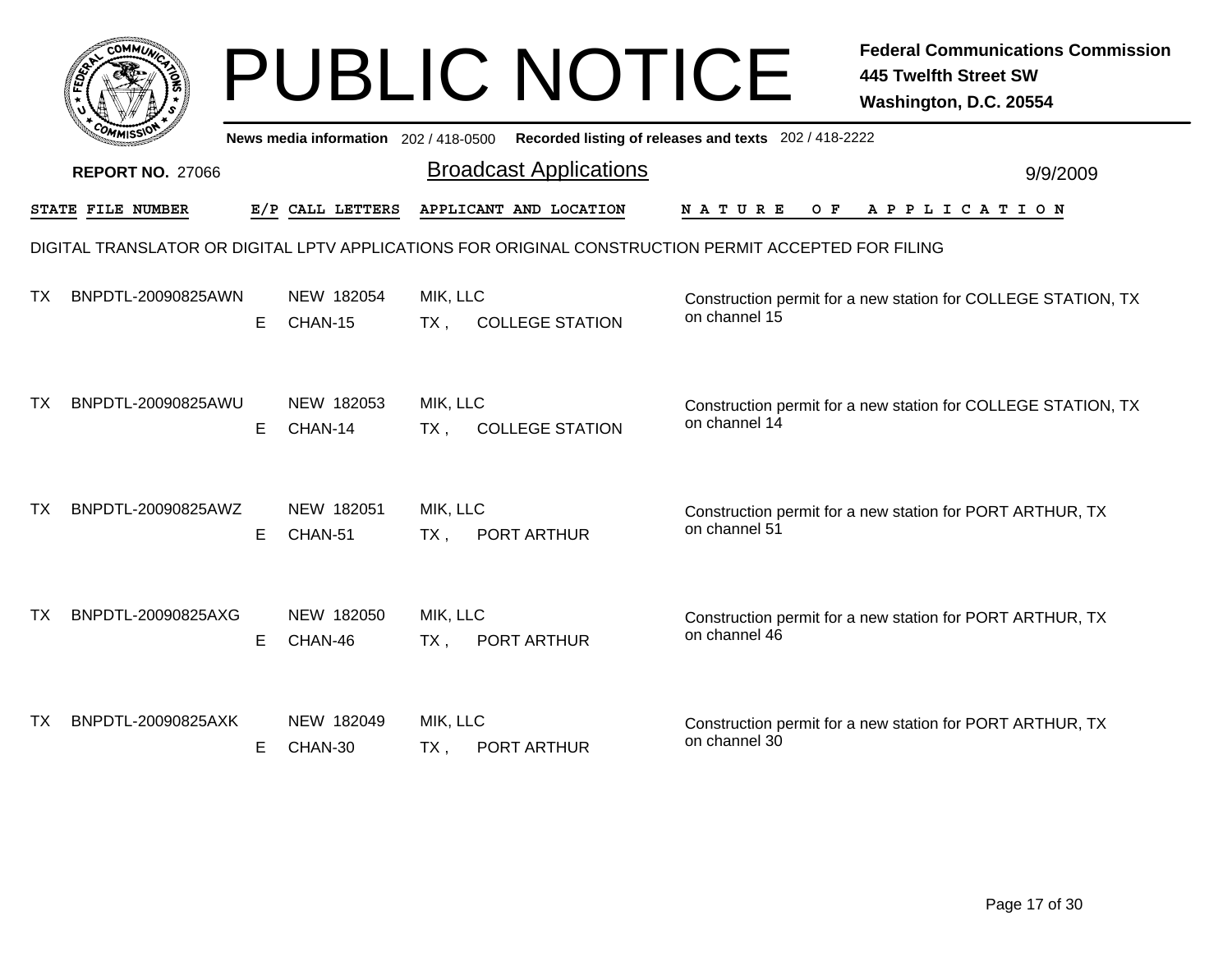|    |                         |    |                       |                          | <b>PUBLIC NOTICE</b>                                                                                 |                    | <b>Federal Communications Commission</b><br><b>445 Twelfth Street SW</b><br>Washington, D.C. 20554 |
|----|-------------------------|----|-----------------------|--------------------------|------------------------------------------------------------------------------------------------------|--------------------|----------------------------------------------------------------------------------------------------|
|    |                         |    |                       |                          | News media information 202 / 418-0500 Recorded listing of releases and texts 202 / 418-2222          |                    |                                                                                                    |
|    | <b>REPORT NO. 27066</b> |    |                       |                          | <b>Broadcast Applications</b>                                                                        |                    | 9/9/2009                                                                                           |
|    | STATE FILE NUMBER       |    | E/P CALL LETTERS      |                          | APPLICANT AND LOCATION                                                                               | N A T U R E<br>O F | A P P L I C A T I O N                                                                              |
|    |                         |    |                       |                          | DIGITAL TRANSLATOR OR DIGITAL LPTV APPLICATIONS FOR ORIGINAL CONSTRUCTION PERMIT ACCEPTED FOR FILING |                    |                                                                                                    |
| ТX | BNPDTL-20090825AXQ      | Е  | NEW 182046<br>CHAN-25 | MIK, LLC<br>$TX$ ,       | PORT ARTHUR                                                                                          | on channel 25      | Construction permit for a new station for PORT ARTHUR, TX                                          |
| ТX | BNPDTL-20090825AXV      | E. | NEW 182045<br>CHAN-18 | MIK, LLC<br>$TX$ ,       | PORT ARTHUR                                                                                          | on channel 18      | Construction permit for a new station for PORT ARTHUR, TX                                          |
| ТX | BNPDTL-20090825AYC      | E. | NEW 182044<br>CHAN-34 | MIK, LLC<br>$TX_{\cdot}$ | <b>BEAUMONT</b>                                                                                      | on channel 34      | Construction permit for a new station for BEAUMONT, TX                                             |
| ТX | BNPDTL-20090825AYE      | E. | NEW 182039<br>CHAN-25 | MIK, LLC<br>$TX$ ,       | <b>BEAUMONT</b>                                                                                      | on channel 25      | Construction permit for a new station for BEAUMONT, TX                                             |
| ТX | BNPDTL-20090825AYJ      | E. | NEW 182036<br>CHAN-23 | MIK, LLC<br>$TX$ ,       | <b>BEAUMONT</b>                                                                                      | on channel 23      | Construction permit for a new station for BEAUMONT, TX                                             |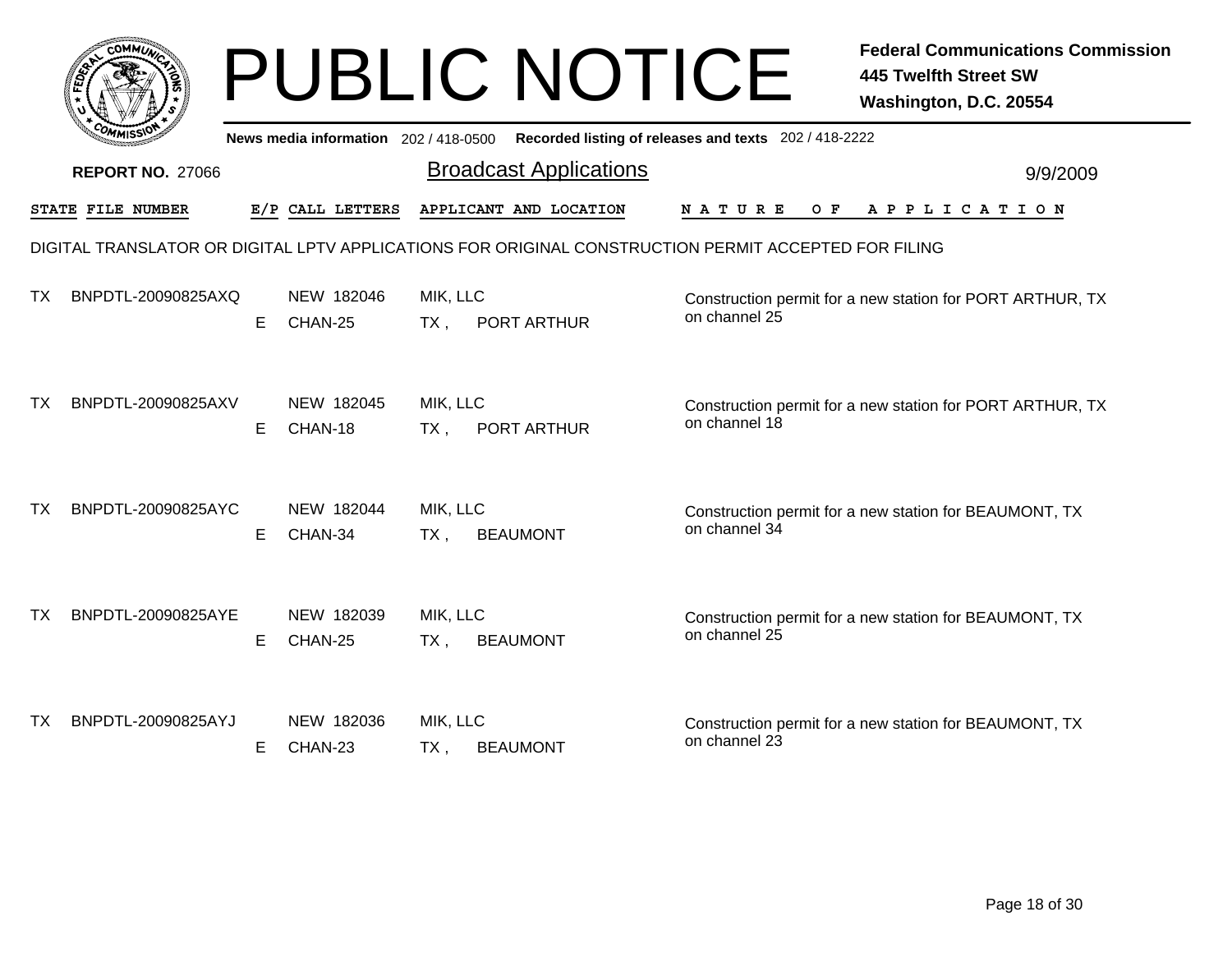|           |                         |    |                                     |                    | <b>PUBLIC NOTICE</b>                                                                                 |                                                       | <b>Federal Communications Commission</b><br><b>445 Twelfth Street SW</b><br>Washington, D.C. 20554 |
|-----------|-------------------------|----|-------------------------------------|--------------------|------------------------------------------------------------------------------------------------------|-------------------------------------------------------|----------------------------------------------------------------------------------------------------|
|           |                         |    | News media information 202/418-0500 |                    |                                                                                                      | Recorded listing of releases and texts 202 / 418-2222 |                                                                                                    |
|           | <b>REPORT NO. 27066</b> |    |                                     |                    | <b>Broadcast Applications</b>                                                                        |                                                       | 9/9/2009                                                                                           |
|           | STATE FILE NUMBER       |    | E/P CALL LETTERS                    |                    | APPLICANT AND LOCATION                                                                               | N A T U R E<br>O F                                    | A P P L I C A T I O N                                                                              |
|           |                         |    |                                     |                    | DIGITAL TRANSLATOR OR DIGITAL LPTV APPLICATIONS FOR ORIGINAL CONSTRUCTION PERMIT ACCEPTED FOR FILING |                                                       |                                                                                                    |
| ТΧ        | BNPDTL-20090825AYM      | E  | NEW 182035<br>CHAN-22               | MIK, LLC<br>$TX$ , | <b>BEAUMONT</b>                                                                                      | on channel 22                                         | Construction permit for a new station for BEAUMONT, TX                                             |
| ТX        | BNPDTL-20090825AYQ      | E. | NEW 182033<br>CHAN-16               | MIK, LLC<br>$TX$ , | <b>BEAUMONT</b>                                                                                      | on channel 16                                         | Construction permit for a new station for BEAUMONT, TX                                             |
| ТX        | BNPDTL-20090825AYS      | Е  | NEW 182029<br>CHAN-14               | MIK, LLC<br>$TX$ , | <b>BEAUMONT</b>                                                                                      | on channel 14                                         | Construction permit for a new station for BEAUMONT, TX                                             |
| <b>SC</b> | BNPDTL-20090825AYU      | E. | NEW 182028<br>CHAN-44               | MIK, LLC<br>$SC$ , | <b>FLORENCE</b>                                                                                      | on channel 44                                         | Construction permit for a new station for FLORENCE, SC                                             |
| SC.       | BNPDTL-20090825AYW      | E. | NEW 182026<br>CHAN-35               | MIK, LLC<br>SC,    | <b>FLORENCE</b>                                                                                      | on channel 35                                         | Construction permit for a new station for FLORENCE, SC                                             |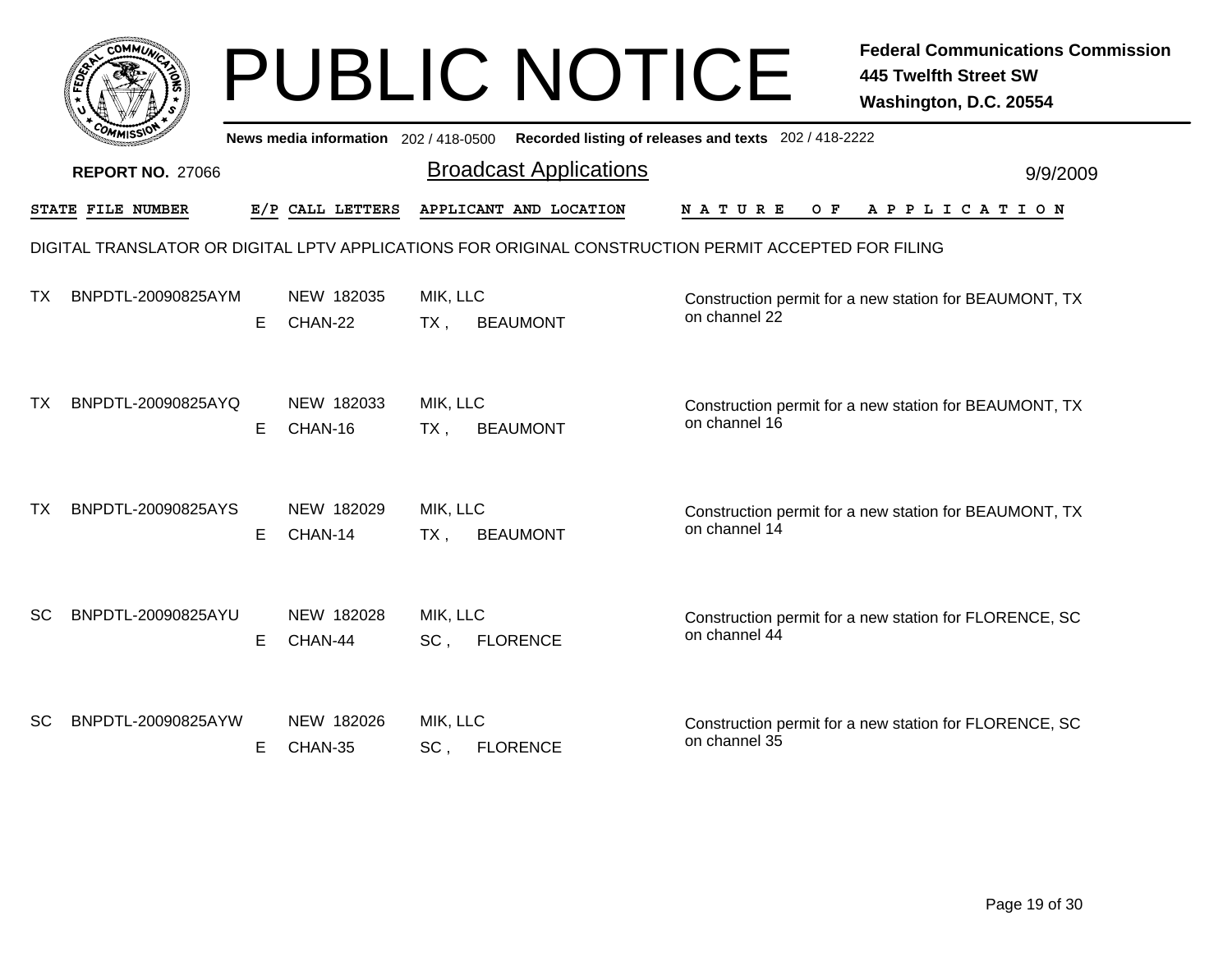|           |                         |    |                                       |                             | <b>PUBLIC NOTICE</b>                                                                                 |                                                       | <b>Federal Communications Commission</b><br><b>445 Twelfth Street SW</b><br>Washington, D.C. 20554 |
|-----------|-------------------------|----|---------------------------------------|-----------------------------|------------------------------------------------------------------------------------------------------|-------------------------------------------------------|----------------------------------------------------------------------------------------------------|
|           |                         |    | News media information 202 / 418-0500 |                             |                                                                                                      | Recorded listing of releases and texts 202 / 418-2222 |                                                                                                    |
|           | <b>REPORT NO. 27066</b> |    |                                       |                             | <b>Broadcast Applications</b>                                                                        |                                                       | 9/9/2009                                                                                           |
|           | STATE FILE NUMBER       |    | E/P CALL LETTERS                      |                             | APPLICANT AND LOCATION                                                                               | N A T U R E<br>O F                                    | A P P L I C A T I O N                                                                              |
|           |                         |    |                                       |                             | DIGITAL TRANSLATOR OR DIGITAL LPTV APPLICATIONS FOR ORIGINAL CONSTRUCTION PERMIT ACCEPTED FOR FILING |                                                       |                                                                                                    |
| <b>SC</b> | BNPDTL-20090825AZB      | Е  | NEW 182020<br>CHAN-25                 | MIK, LLC<br>$SC$ ,          | <b>FLORENCE</b>                                                                                      | on channel 25                                         | Construction permit for a new station for FLORENCE, SC                                             |
| <b>SC</b> | BNPDTL-20090825AZJ      | Е  | NEW 182014<br>CHAN-15                 | MIK, LLC<br>SC,             | <b>FLORENCE</b>                                                                                      | on channel 15                                         | Construction permit for a new station for FLORENCE, SC                                             |
| SC.       | BNPDTL-20090825AZQ      | Е  | NEW 182008<br>CHAN-39                 | MIK, LLC<br>SC <sub>1</sub> | <b>MYRTLE BEACH</b>                                                                                  | on channel 39                                         | Construction permit for a new station for MYRTLE BEACH, SC                                         |
| <b>SC</b> | BNPDTL-20090825AZR      | E. | NEW 182006<br>CHAN-23                 | MIK, LLC<br>$SC$ ,          | <b>MYRTLE BEACH</b>                                                                                  | on channel 23                                         | Construction permit for a new station for MYRTLE BEACH, SC                                         |
| SC.       | BNPDTL-20090825AZU      | E. | NEW 182003<br>CHAN-26                 | MIK, LLC<br>SC,             | <b>MYRTLE BEACH</b>                                                                                  | on channel 26                                         | Construction permit for a new station for MYRTLE BEACH, SC                                         |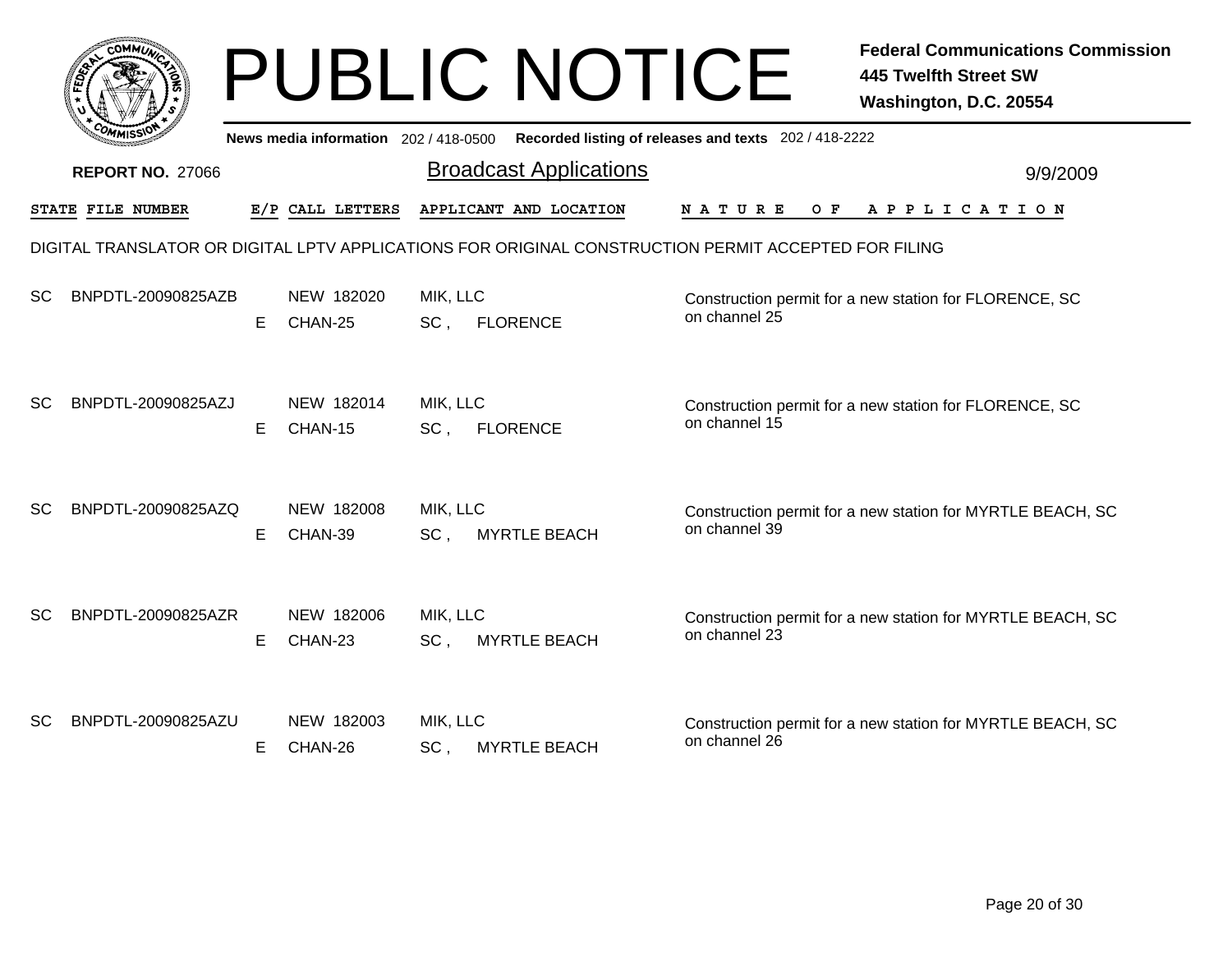|     |                         |    |                                     | <b>PUBLIC NOTICE</b>                                                                                 |                                                       | <b>Federal Communications Commission</b><br><b>445 Twelfth Street SW</b><br>Washington, D.C. 20554 |
|-----|-------------------------|----|-------------------------------------|------------------------------------------------------------------------------------------------------|-------------------------------------------------------|----------------------------------------------------------------------------------------------------|
|     |                         |    | News media information 202/418-0500 |                                                                                                      | Recorded listing of releases and texts 202 / 418-2222 |                                                                                                    |
|     | <b>REPORT NO. 27066</b> |    |                                     | <b>Broadcast Applications</b>                                                                        |                                                       | 9/9/2009                                                                                           |
|     | STATE FILE NUMBER       |    | E/P CALL LETTERS                    | APPLICANT AND LOCATION                                                                               | N A T U R E<br>O F                                    | A P P L I C A T I O N                                                                              |
|     |                         |    |                                     | DIGITAL TRANSLATOR OR DIGITAL LPTV APPLICATIONS FOR ORIGINAL CONSTRUCTION PERMIT ACCEPTED FOR FILING |                                                       |                                                                                                    |
| SC  | BNPDTL-20090825AZV      | E. | NEW 181999<br>CHAN-14               | MIK, LLC<br>$SC$ .<br><b>MYRTLE BEACH</b>                                                            | on channel 14                                         | Construction permit for a new station for MYRTLE BEACH, SC                                         |
| GU. | BNPDTL-20090825BIY      | E. | NEW 181126<br>CHAN-38               | SORENSEN TELEVISION<br>SYSTEMS, INC<br>GU,<br><b>DEDEDO</b>                                          | on channel 38                                         | Construction permit for a new station for DEDEDO, GU                                               |
| GU  | BNPDTL-20090825BJC      | E. | NEW 181129<br>CHAN-42               | SORENSEN TELEVISION<br>SYSTEMS, INC<br>GU,<br><b>DEDEDO</b>                                          | on channel 42                                         | Construction permit for a new station for DEDEDO, GU                                               |
| GU  | BNPDTL-20090825BJG      | E  | NEW 181131<br>CHAN-40               | SORENSEN TELEVISION<br>SYSTEMS, INC<br>GU,<br><b>DEDEDO</b>                                          | on channel 40                                         | Construction permit for a new station for DEDEDO, GU                                               |
| GU  | BNPDTL-20090825BJJ      | Е  | NEW 181133<br>CHAN-44               | <b>SORENSEN TELEVISION</b><br>SYSTEMS, INC<br><b>DEDEDO</b><br>GU,                                   | on channel 44                                         | Construction permit for a new station for DEDEDO, GU                                               |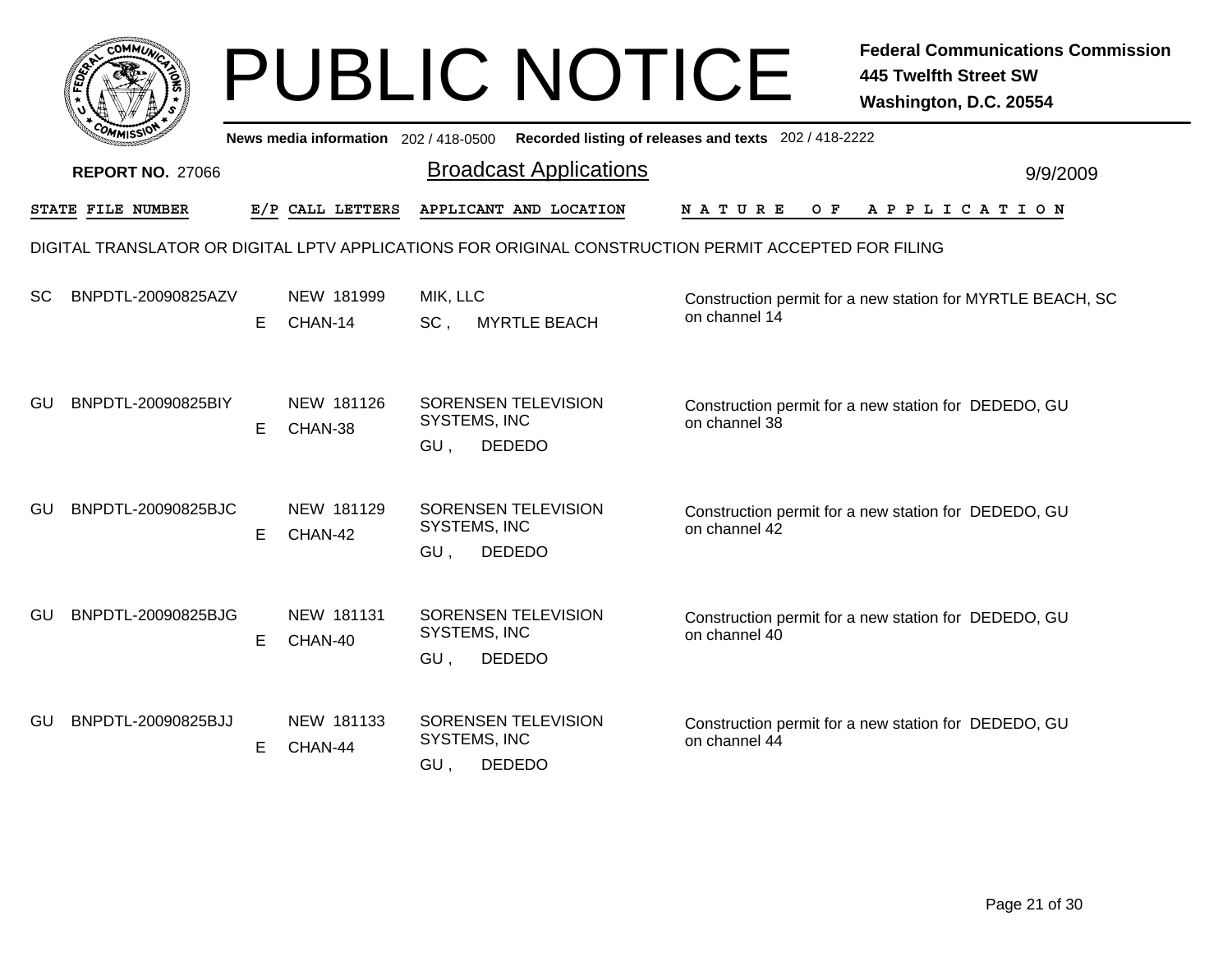|           | <b>COMMUT</b>                                                                                        |    |                                     | <b>PUBLIC NOTICE</b>                                                 |                                                       |     | <b>Federal Communications Commission</b><br><b>445 Twelfth Street SW</b><br>Washington, D.C. 20554 |
|-----------|------------------------------------------------------------------------------------------------------|----|-------------------------------------|----------------------------------------------------------------------|-------------------------------------------------------|-----|----------------------------------------------------------------------------------------------------|
|           |                                                                                                      |    | News media information 202/418-0500 |                                                                      | Recorded listing of releases and texts 202 / 418-2222 |     |                                                                                                    |
|           | <b>REPORT NO. 27066</b>                                                                              |    |                                     | <b>Broadcast Applications</b>                                        |                                                       |     | 9/9/2009                                                                                           |
|           | STATE FILE NUMBER                                                                                    |    | E/P CALL LETTERS                    | APPLICANT AND LOCATION                                               | <b>NATURE</b>                                         | O F | A P P L I C A T I O N                                                                              |
|           | DIGITAL TRANSLATOR OR DIGITAL LPTV APPLICATIONS FOR ORIGINAL CONSTRUCTION PERMIT ACCEPTED FOR FILING |    |                                     |                                                                      |                                                       |     |                                                                                                    |
| MP        | BNPDTL-20090825BJM                                                                                   | E  | NEW 181138<br>CHAN-34               | SORENSEN TELEVISION<br>SYSTEMS, INC                                  | on channel 34                                         |     | Construction permit for a new station for GARAPAN, SAIPAN, MP                                      |
|           |                                                                                                      |    |                                     | MP, GARAPAN, SAIPAN                                                  |                                                       |     |                                                                                                    |
| <b>MP</b> | BNPDTL-20090825BJT                                                                                   | E. | NEW 181142<br>CHAN-42               | SORENSEN TELEVISION<br>SYSTEMS, INC<br><b>GARAPAN, SAIPAN</b><br>MP, | on channel 42                                         |     | Construction permit for a new station for GARAPAN, SAIPAN, MP                                      |
| МP        | BNPDTL-20090825BJX                                                                                   | E. | NEW 181143<br>CHAN-44               | <b>SORENSEN TELEVISION</b><br>SYSTEMS, INC<br>MP, GARAPAN, SAIPAN    | on channel 44                                         |     | Construction permit for a new station for GARAPAN, SAIPAN, MP                                      |
| GU        | BNPDTL-20090825BJY                                                                                   | E. | NEW 181254<br>CHAN-16               | SORENSEN TELEVISION<br>SYSTEMS, INC<br>GU,<br><b>DEDEDO</b>          | on channel 16                                         |     | Construction permit for a new station for DEDEDO, GU                                               |
| GU        | BNPDTL-20090825BKB                                                                                   | Е  | NEW 181255<br>CHAN-18               | <b>SORENSEN TELEVISION</b><br>SYSTEMS, INC<br><b>DEDEDO</b><br>GU.   | on channel 18                                         |     | Construction permit for a new station for DEDEDO, GU                                               |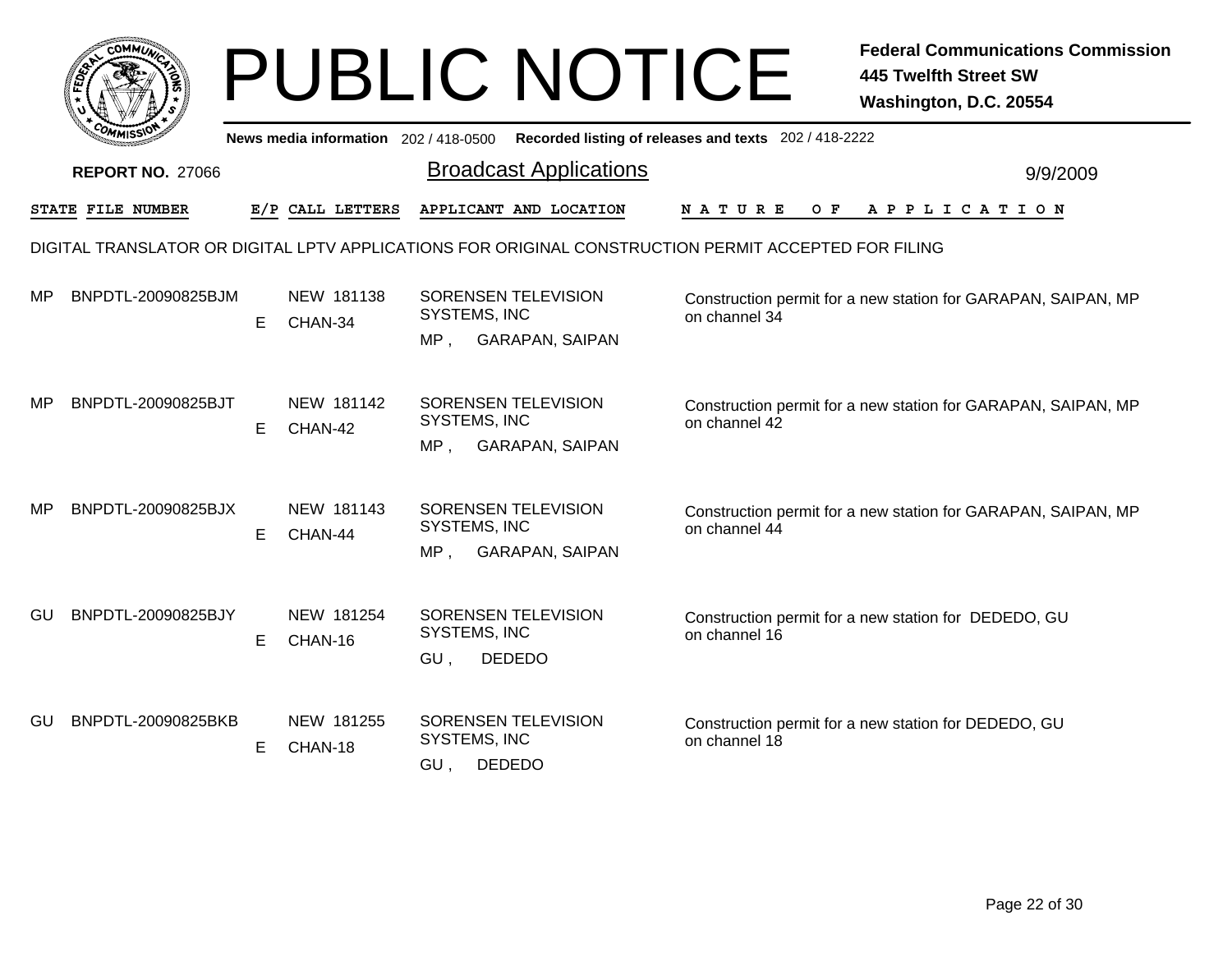|     |                         |    |                                     |                    | <b>PUBLIC NOTICE</b>                                                                                 |                                                       | <b>Federal Communications Commission</b><br><b>445 Twelfth Street SW</b><br>Washington, D.C. 20554 |
|-----|-------------------------|----|-------------------------------------|--------------------|------------------------------------------------------------------------------------------------------|-------------------------------------------------------|----------------------------------------------------------------------------------------------------|
|     |                         |    | News media information 202/418-0500 |                    |                                                                                                      | Recorded listing of releases and texts 202 / 418-2222 |                                                                                                    |
|     | <b>REPORT NO. 27066</b> |    |                                     |                    | <b>Broadcast Applications</b>                                                                        |                                                       | 9/9/2009                                                                                           |
|     | STATE FILE NUMBER       |    | E/P CALL LETTERS                    |                    | APPLICANT AND LOCATION                                                                               | N A T U R E<br>O F                                    | A P P L I C A T I O N                                                                              |
|     |                         |    |                                     |                    | DIGITAL TRANSLATOR OR DIGITAL LPTV APPLICATIONS FOR ORIGINAL CONSTRUCTION PERMIT ACCEPTED FOR FILING |                                                       |                                                                                                    |
| FL. | BNPDTL-20090825BWJ      | E  | NEW 182829<br>CHAN-16               | MIK, LLC<br>$FL$ , | <b>FORT WALTON</b>                                                                                   | on channel 16                                         | Construction permit for a new station for FORT WALTON, FL                                          |
| FL. | BNPDTL-20090825BWK      | E. | NEW 182831<br>CHAN-21               | MIK, LLC<br>$FL$ , | <b>FORT WALTON</b>                                                                                   | on channel 21                                         | Construction permit for a new station for FORT WALTON, FL                                          |
| FL. | BNPDTL-20090825BWM      | Е  | NEW 182832<br>CHAN-22               | MIK, LLC<br>FL.    | <b>FORT WALTON</b>                                                                                   | on channel 22                                         | Construction permit for a new station for FORT WALTON, FL                                          |
| FL. | BNPDTL-20090825BWN      | E. | NEW 182833<br>CHAN-25               | MIK, LLC<br>FL,    | <b>FORT WALTON</b>                                                                                   | on channel 25                                         | Construction permit for a new station for FORT WALTON, FL                                          |
| FL. | BNPDTL-20090825BWO      | E. | NEW 182834<br>CHAN-27               | MIK, LLC<br>FL,    | <b>FORT WALTON</b>                                                                                   | on channel 27                                         | Construction permit for a new station for FORT WALTON, FL                                          |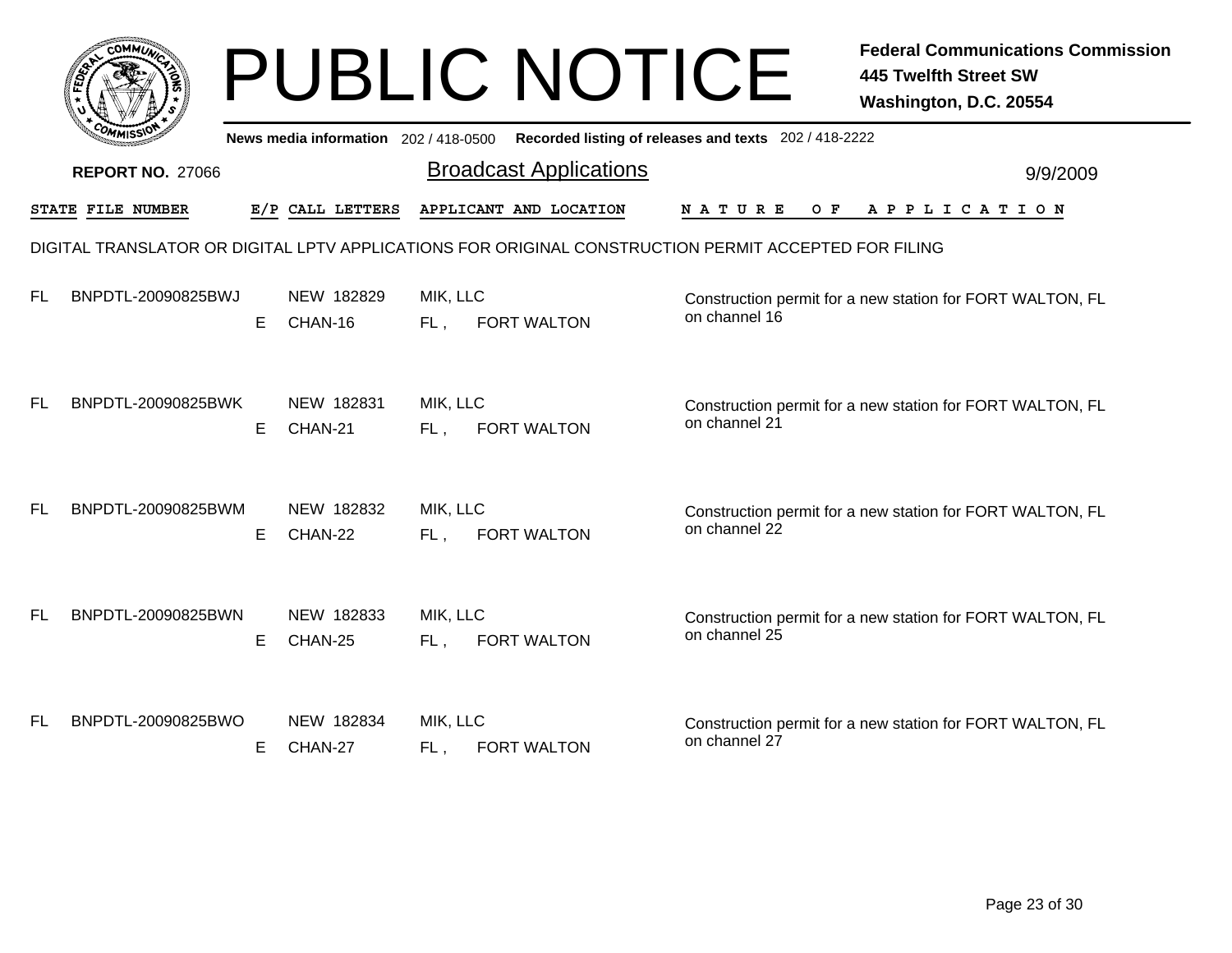|           |                         |    |                                     |                    | <b>PUBLIC NOTICE</b>                                                                                 |                                                       | <b>Federal Communications Commission</b><br><b>445 Twelfth Street SW</b><br>Washington, D.C. 20554 |
|-----------|-------------------------|----|-------------------------------------|--------------------|------------------------------------------------------------------------------------------------------|-------------------------------------------------------|----------------------------------------------------------------------------------------------------|
|           |                         |    | News media information 202/418-0500 |                    |                                                                                                      | Recorded listing of releases and texts 202 / 418-2222 |                                                                                                    |
|           | <b>REPORT NO. 27066</b> |    |                                     |                    | <b>Broadcast Applications</b>                                                                        |                                                       | 9/9/2009                                                                                           |
|           | STATE FILE NUMBER       |    | E/P CALL LETTERS                    |                    | APPLICANT AND LOCATION                                                                               | N A T U R E<br>O F                                    | A P P L I C A T I O N                                                                              |
|           |                         |    |                                     |                    | DIGITAL TRANSLATOR OR DIGITAL LPTV APPLICATIONS FOR ORIGINAL CONSTRUCTION PERMIT ACCEPTED FOR FILING |                                                       |                                                                                                    |
| <b>FL</b> | BNPDTL-20090825BWP      | E. | NEW 182836<br>CHAN-29               | MIK, LLC<br>FL,    | <b>FORT WALTON</b>                                                                                   | on channel 29                                         | Construction permit for a new station for FORT WALTON, FL                                          |
| <b>FL</b> | BNPDTL-20090825BWQ      | E. | NEW 182837<br>CHAN-30               | MIK, LLC<br>FL,    | <b>FORT WALTON</b>                                                                                   | on channel 30                                         | Construction permit for a new station for FORT WALTON, FL                                          |
| <b>FL</b> | BNPDTL-20090825BWR      | E. | NEW 182838<br>CHAN-15               | MIK, LLC<br>$FL$ , | PANAMA CITY                                                                                          | on channel 15                                         | Construction permit for a new station for PANAMA CITY, FL                                          |
| <b>FL</b> | BNPDTL-20090825BWS      | E. | NEW 182839<br>CHAN-16               | MIK, LLC<br>FL,    | PANAMA CITY                                                                                          | on channel 16                                         | Construction permit for a new station for PANAMA CITY, FL                                          |
| FL        | BNPDTL-20090825BWT      | E. | NEW 182840<br>CHAN-18               | MIK, LLC<br>FL,    | <b>PANAMA CITY</b>                                                                                   | on channel 18                                         | Construction permit for a new station for PANAMA CITY, FL                                          |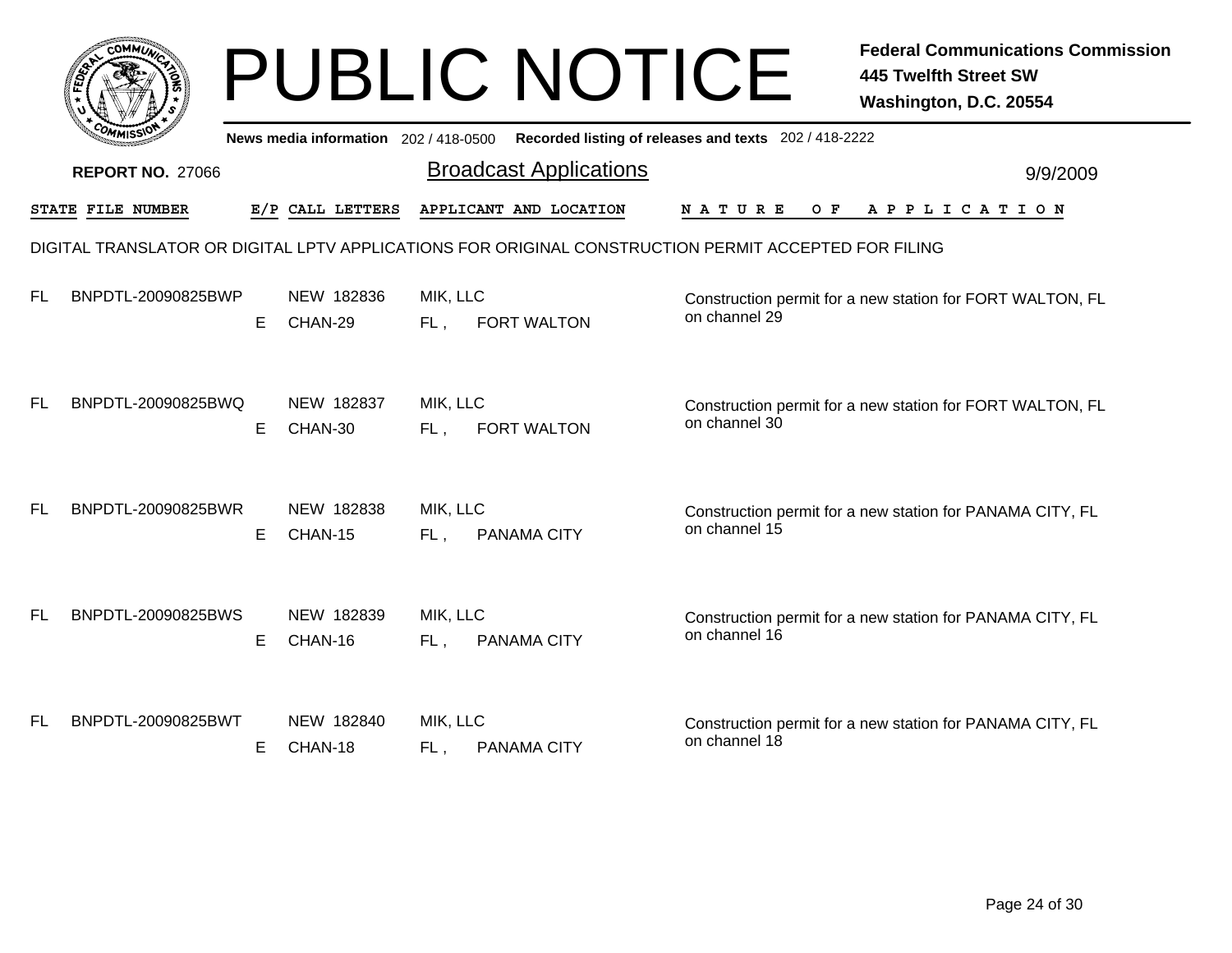|           |                         |    |                                     |                    | <b>PUBLIC NOTICE</b>                                                                                 |                                                       | <b>Federal Communications Commission</b><br><b>445 Twelfth Street SW</b><br>Washington, D.C. 20554 |
|-----------|-------------------------|----|-------------------------------------|--------------------|------------------------------------------------------------------------------------------------------|-------------------------------------------------------|----------------------------------------------------------------------------------------------------|
|           |                         |    | News media information 202/418-0500 |                    |                                                                                                      | Recorded listing of releases and texts 202 / 418-2222 |                                                                                                    |
|           | <b>REPORT NO. 27066</b> |    |                                     |                    | <b>Broadcast Applications</b>                                                                        |                                                       | 9/9/2009                                                                                           |
|           | STATE FILE NUMBER       |    | E/P CALL LETTERS                    |                    | APPLICANT AND LOCATION                                                                               | <b>NATURE</b><br>O F                                  | APPLICATION                                                                                        |
|           |                         |    |                                     |                    | DIGITAL TRANSLATOR OR DIGITAL LPTV APPLICATIONS FOR ORIGINAL CONSTRUCTION PERMIT ACCEPTED FOR FILING |                                                       |                                                                                                    |
| FL        | BNPDTL-20090825BWV      | E. | NEW 182841<br>CHAN-19               | MIK, LLC<br>FL,    | PANAMA CITY                                                                                          | on channel 19                                         | Construction permit for a new station for PANAMA CITY, FL                                          |
| <b>FL</b> | BNPDTL-20090825BWW      | Е  | NEW 182842<br>CHAN-24               | MIK, LLC<br>FL,    | PANAMA CITY                                                                                          | on channel 24                                         | Construction permit for a new station for PANAMA CITY, FL                                          |
| <b>FL</b> | BNPDTL-20090825BWX      | E. | NEW 182844<br>CHAN-28               | MIK, LLC<br>$FL$ , | PANAMA CITY                                                                                          | on channel 28                                         | Construction permit for a new station for PANAMA CITY, FL                                          |
| <b>FL</b> | BNPDTL-20090825BWY      | E. | NEW 182845<br>CHAN-29               | MIK, LLC<br>$FL$ , | PANAMA CITY                                                                                          | on channel 29                                         | Construction permit for a new station for PANAMA CITY, FL                                          |
| <b>FL</b> | BNPDTL-20090825BWZ      | Е  | NEW 182847<br>CHAN-42               | MIK, LLC<br>FL,    | PANAMA CITY                                                                                          | on channel 42                                         | Construction permit for a new station for PANAMA CITY, FL                                          |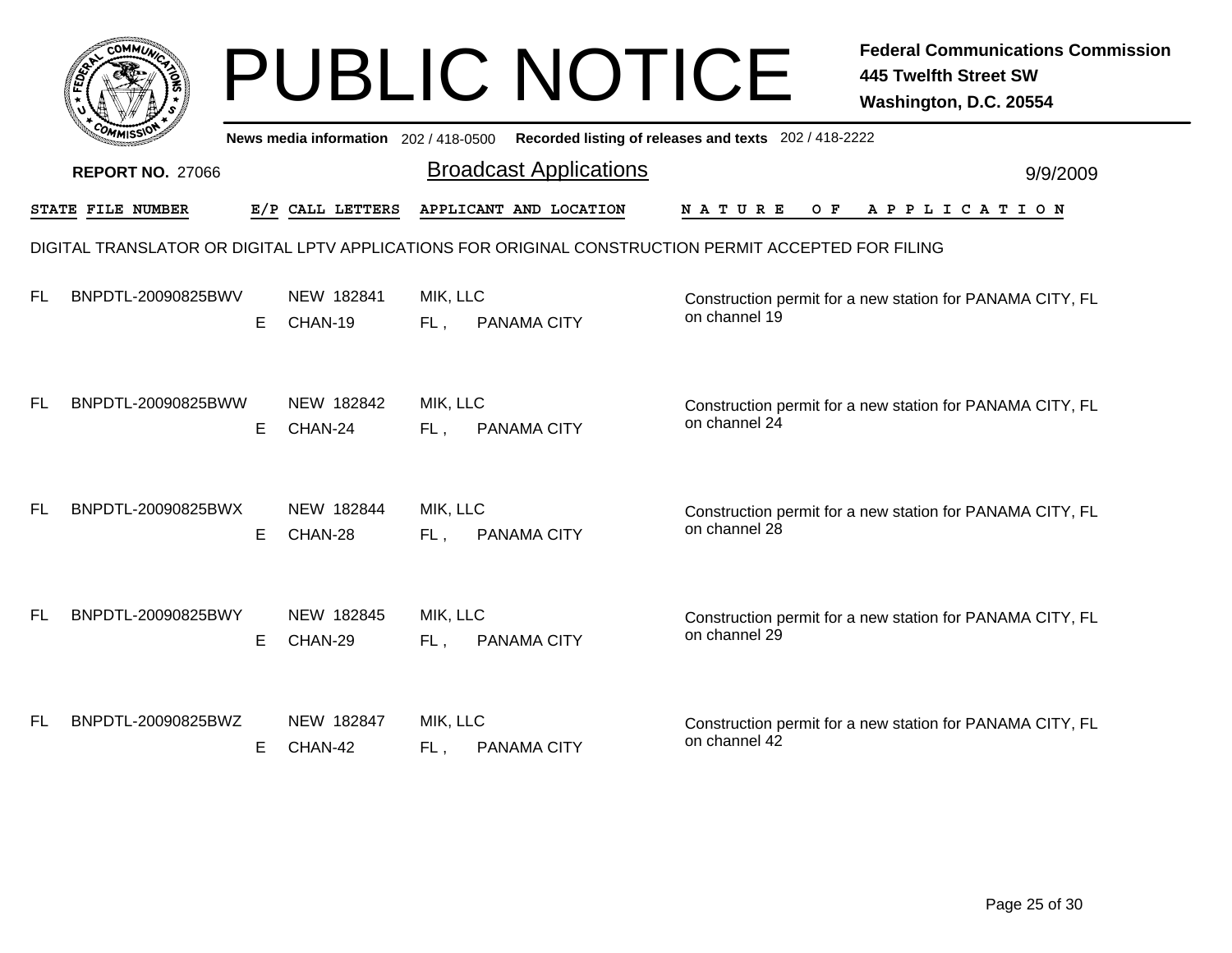|     |                         |    |                                       | <b>PUBLIC NOTICE</b>                                                                                 |                                                       | <b>Federal Communications Commission</b><br><b>445 Twelfth Street SW</b><br>Washington, D.C. 20554 |
|-----|-------------------------|----|---------------------------------------|------------------------------------------------------------------------------------------------------|-------------------------------------------------------|----------------------------------------------------------------------------------------------------|
|     |                         |    | News media information 202 / 418-0500 |                                                                                                      | Recorded listing of releases and texts 202 / 418-2222 |                                                                                                    |
|     | <b>REPORT NO. 27066</b> |    |                                       | <b>Broadcast Applications</b>                                                                        |                                                       | 9/9/2009                                                                                           |
|     | STATE FILE NUMBER       |    | E/P CALL LETTERS                      | APPLICANT AND LOCATION                                                                               | N A T U R E<br>O F                                    | A P P L I C A T I O N                                                                              |
|     |                         |    |                                       | DIGITAL TRANSLATOR OR DIGITAL LPTV APPLICATIONS FOR ORIGINAL CONSTRUCTION PERMIT ACCEPTED FOR FILING |                                                       |                                                                                                    |
| CO  | BNPDTL-20090825BXB      | E. | NEW 182850<br>CHAN-15                 | MIK, LLC<br>CO, ASPEN                                                                                | on channel 15                                         | Construction permit for a new station for ASPEN, CO                                                |
| CO  | BNPDTL-20090825BXC      | Е  | NEW 182851<br>CHAN-17                 | MIK, LLC<br>CO, ASPEN                                                                                | on channel 17                                         | Construction permit for a new station for ASPEN, CO                                                |
| CO. | BNPDTL-20090825BXE      | Е  | NEW 182852<br>CHAN-18                 | MIK, LLC<br><b>ASPEN</b><br>CO <sub>1</sub>                                                          | on channel 18                                         | Construction permit for a new station for ASPEN, CO                                                |
| CO. | BNPDTL-20090825BXF      | E. | NEW 182853<br>CHAN-22                 | MIK, LLC<br>CO, ASPEN                                                                                | on channel 22                                         | Construction permit for a new station for ASPEN, CO                                                |
| CO  | BNPDTL-20090825BXH      | Е  | NEW 182854<br>CHAN-23                 | MIK, LLC<br>CO, ASPEN                                                                                | on channel 23                                         | Construction permit for a new station for ASPEN, CO                                                |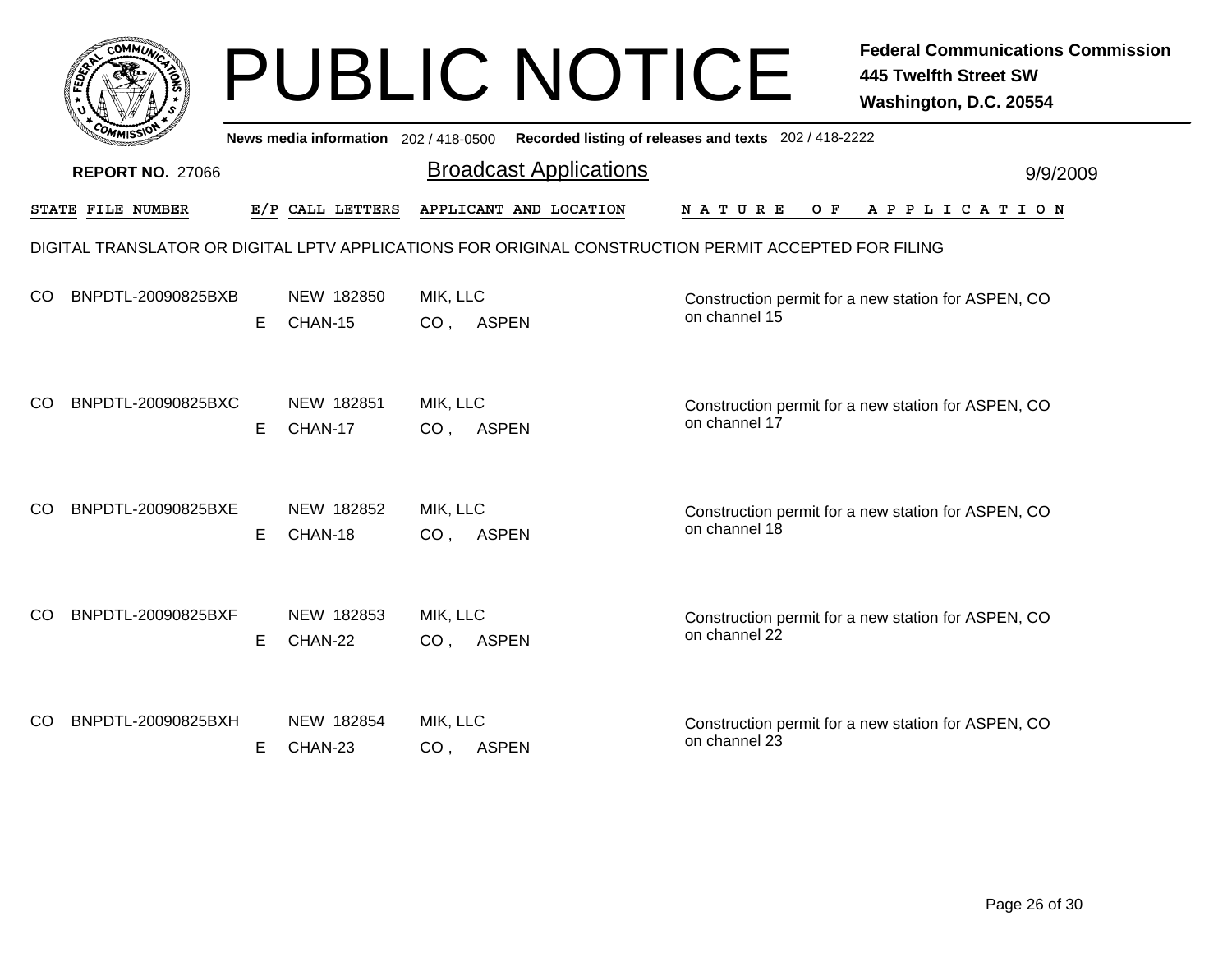|           |                         |    |                                       | <b>PUBLIC NOTICE</b>                                                                                 |                                                       | <b>Federal Communications Commission</b><br><b>445 Twelfth Street SW</b><br>Washington, D.C. 20554 |
|-----------|-------------------------|----|---------------------------------------|------------------------------------------------------------------------------------------------------|-------------------------------------------------------|----------------------------------------------------------------------------------------------------|
|           |                         |    | News media information 202 / 418-0500 |                                                                                                      | Recorded listing of releases and texts 202 / 418-2222 |                                                                                                    |
|           | <b>REPORT NO. 27066</b> |    |                                       | <b>Broadcast Applications</b>                                                                        |                                                       | 9/9/2009                                                                                           |
|           | STATE FILE NUMBER       |    | E/P CALL LETTERS                      | APPLICANT AND LOCATION                                                                               | N A T U R E<br>O F                                    | A P P L I C A T I O N                                                                              |
|           |                         |    |                                       | DIGITAL TRANSLATOR OR DIGITAL LPTV APPLICATIONS FOR ORIGINAL CONSTRUCTION PERMIT ACCEPTED FOR FILING |                                                       |                                                                                                    |
| CO        | BNPDTL-20090825BXI      | E. | NEW 182856<br>CHAN-24                 | MIK, LLC<br>CO, ASPEN                                                                                | on channel 24                                         | Construction permit for a new station for ASPEN, CO                                                |
| <b>CO</b> | BNPDTL-20090825BXJ      | Е  | NEW 182858<br>CHAN-28                 | MIK, LLC<br>CO, ASPEN                                                                                | on channel 28                                         | Construction permit for a new station for ASPEN, CO                                                |
| CO.       | BNPDTL-20090825BXK      | Е  | NEW 182860<br>CHAN-30                 | MIK, LLC<br><b>ASPEN</b><br>CO <sub>1</sub>                                                          | on channel 30                                         | Construction permit for a new station for ASPEN, CO                                                |
| CO        | BNPDTL-20090825BXL      | E. | NEW 182861<br>CHAN-33                 | MIK, LLC<br>CO, ASPEN                                                                                | on channel 33                                         | Construction permit for a new station for ASPEN, CO                                                |
| CO        | BNPDTL-20090825BXM      | Е  | NEW 182863<br>CHAN-42                 | MIK, LLC<br>CO, ASPEN                                                                                | on channel 42                                         | Construction permit for a new station for ASPEN, CO                                                |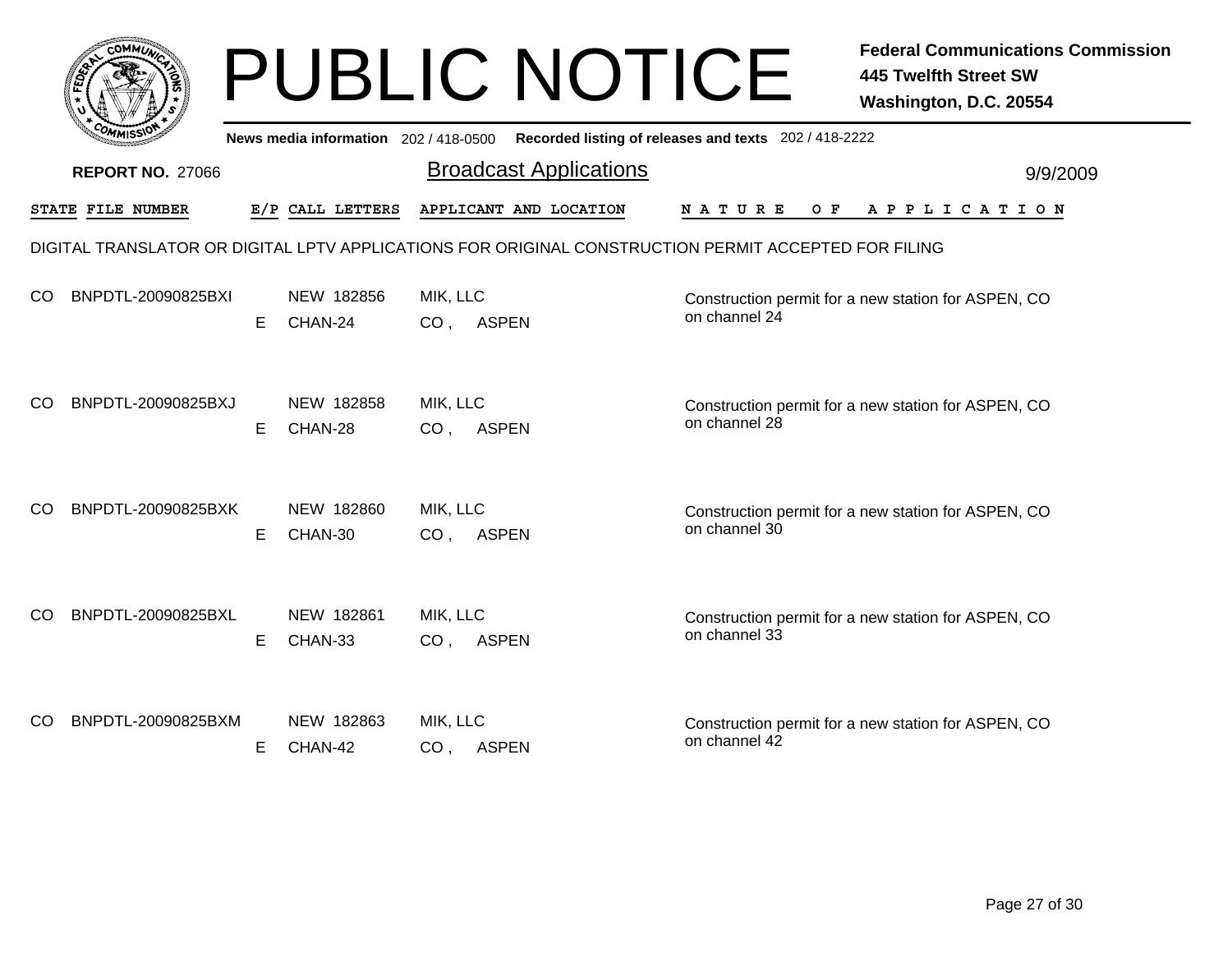|     |                         |   |                                       | <b>PUBLIC NOTICE</b>                                                                                 |                                                       | <b>Federal Communications Commission</b><br><b>445 Twelfth Street SW</b><br>Washington, D.C. 20554 |
|-----|-------------------------|---|---------------------------------------|------------------------------------------------------------------------------------------------------|-------------------------------------------------------|----------------------------------------------------------------------------------------------------|
|     |                         |   | News media information 202 / 418-0500 |                                                                                                      | Recorded listing of releases and texts 202 / 418-2222 |                                                                                                    |
|     | <b>REPORT NO. 27066</b> |   |                                       | <b>Broadcast Applications</b>                                                                        |                                                       | 9/9/2009                                                                                           |
|     | STATE FILE NUMBER       |   | E/P CALL LETTERS                      | APPLICANT AND LOCATION                                                                               | O F<br>N A T U R E                                    | APPLICATION                                                                                        |
|     |                         |   |                                       | DIGITAL TRANSLATOR OR DIGITAL LPTV APPLICATIONS FOR ORIGINAL CONSTRUCTION PERMIT ACCEPTED FOR FILING |                                                       |                                                                                                    |
| CO. | BNPDTL-20090825BXN      | Е | NEW 182864<br>CHAN-44                 | MIK, LLC<br>CO, ASPEN                                                                                | on channel 44                                         | Construction permit for a new station for ASPEN, CO                                                |
| CO. | BNPDTL-20090825BXO      | E | NEW 182866<br>CHAN-47                 | MIK, LLC<br><b>ASPEN</b><br>CO <sub>1</sub>                                                          | on channel 47                                         | Construction permit for a new station for ASPEN, CO                                                |
| CO. | BNPDTL-20090825BXP      | Е | NEW 182867<br>CHAN-48                 | MIK, LLC<br><b>ASPEN</b><br>CO <sub>1</sub>                                                          | on channel 48                                         | Construction permit for a new station for ASPEN, CO                                                |
| WA. | BNPDTL-20090903AAX      | E | NEW 183087<br>CHAN-36                 | THREE ANGELS BROADCASTING<br>NETWORK, INC.<br><b>WENATCHEE</b><br>WA,                                | on channel 36                                         | Construction permit for a new station for WENATCHEE, WA                                            |
| OK  | BNPDTT-20090903ABB      | Е | NEW 183157<br>CHAN-35                 | OKLAHOMA BROADCAST<br>ASSOCIATES, LLC<br><b>LAMONT</b><br>OK,                                        | on channel 35                                         | Construction permit for a new station for LAMONT, OK                                               |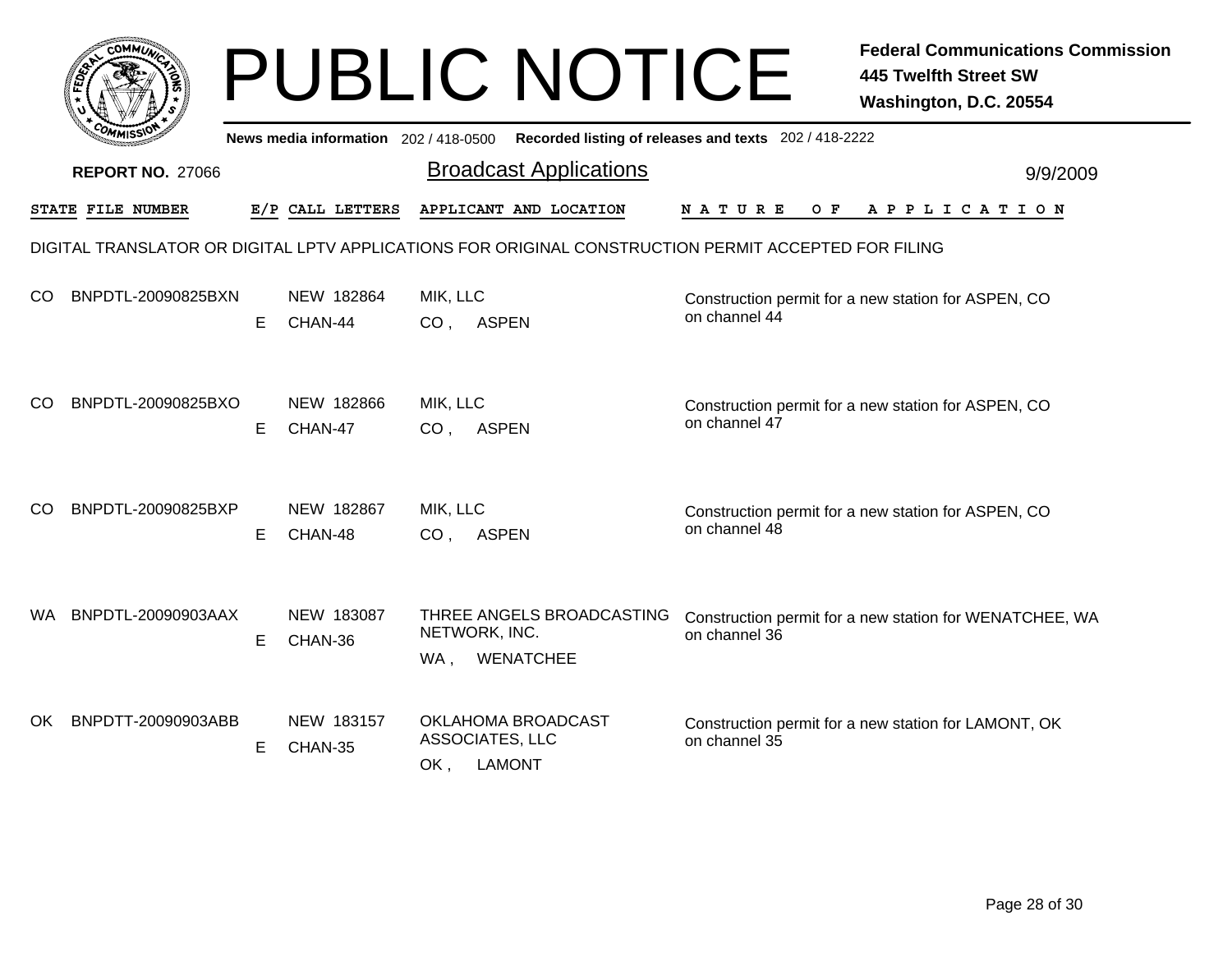|           | <b>COMMUT</b>           |    |                                     |                | <b>PUBLIC NOTICE</b>                                                                                 |                                                       | <b>Federal Communications Commission</b><br><b>445 Twelfth Street SW</b><br>Washington, D.C. 20554 |
|-----------|-------------------------|----|-------------------------------------|----------------|------------------------------------------------------------------------------------------------------|-------------------------------------------------------|----------------------------------------------------------------------------------------------------|
|           |                         |    | News media information 202/418-0500 |                |                                                                                                      | Recorded listing of releases and texts 202 / 418-2222 |                                                                                                    |
|           | <b>REPORT NO. 27066</b> |    |                                     |                | <b>Broadcast Applications</b>                                                                        |                                                       | 9/9/2009                                                                                           |
|           | STATE FILE NUMBER       |    | E/P CALL LETTERS                    |                | APPLICANT AND LOCATION                                                                               | <b>NATURE</b><br>O F                                  | A P P L I C A T I O N                                                                              |
|           |                         |    |                                     |                | DIGITAL TRANSLATOR OR DIGITAL LPTV APPLICATIONS FOR ORIGINAL CONSTRUCTION PERMIT ACCEPTED FOR FILING |                                                       |                                                                                                    |
| <b>PR</b> | BNPDVL-20090903ACU      | E. | NEW 183169<br>CHAN-2                | PR,            | <b>RAMON A HERNANDEZ</b><br><b>PONCE</b>                                                             | on channel 2                                          | Construction permit for a new station for PONCE, PR                                                |
| PR        | BNPDVL-20090903ACW      | E  | NEW 183171<br>CHAN-2                | PR,            | RAMON A HERNANDEZ<br><b>ARECIBO</b>                                                                  | on channel 2                                          | Construction permit for a new station for ARECIBO, PR                                              |
| <b>PR</b> | BNPDVL-20090903ACZ      | E. | NEW 183173<br>CHAN-2                | PR.            | RAMON A HERNANDEZ<br>MAYAGUEZ                                                                        | on channel 2                                          | Construction permit for a new station for MAYAGUEZ, PR                                             |
| ID        | BNPDVL-20090903ADF      | Е  | NEW 183179<br>CHAN-4                | INC.<br>$ID$ , | SPIRIT OF PRAYER MINISTRIES<br><b>BOISE</b>                                                          | on channel 4                                          | Construction permit for a new station for BOISE, ID                                                |
| ID        | BNPDVL-20090903ADJ      | E  | NEW 183180<br>CHAN-2                | INC.<br>ID,    | SPIRIT OF PRAYER MINISTRIES<br><b>BOISE</b>                                                          | on channel 2                                          | Construction permit for a new station for BOISE, ID                                                |